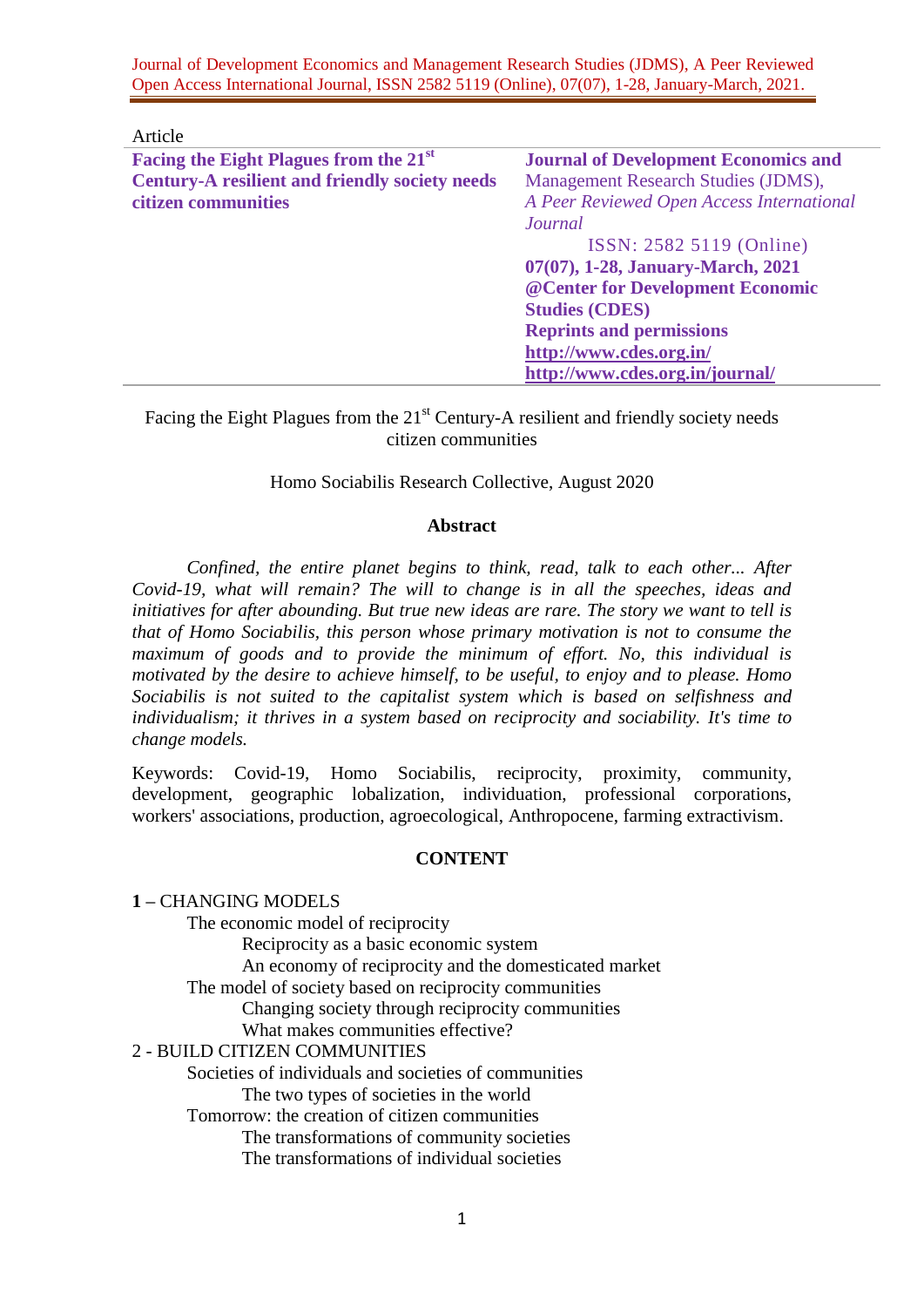# 3 - BUILD A RESILIENT SOCIETY THROUGH CITIZEN COMMUNITIES What is a resilient society? Building resilience in both types of societies

Society and the State in Resilience in the West

4 - COMMUNITIES ARE NECESSARY TO ADDRESS THE RISKS OF THE 21ST **CENTURY** 

Climate risks linked to the Anthropocene

Threats to biodiversity and natural environments

Threats to global food security

The risk posed by the global financial cartel

The threat of global digital totalitarianism

Political risks arising from the legitimacy crises of regimes after 1945

The challenges linked to demographic imbalances and migrations

The risks of global viral epidemics linked to zoonoses

5 - THE CITIZEN COMMUNITY, MORE THAN AN OPTION: A NECESSITY

# **1 – CHANGING MODELS**

# **The economic model of reciprocity**

Reciprocity is almost as old as humanity, especially in village economies or family lines where it is the natural functioning. It is very present through mutual aid and assistance in the developing world. Much more than a rule organizing trade, it is a real economic system, a way of producing, of distributing the product, of circulating goods and of consuming.

Reciprocity as a basic economic system

Reciprocity is an economic system alternative to capitalism and the market which is based on the social and altruistic inclinations of the human<sup>1</sup> Work in the usual sense no longer exists. The need for achievement, to be useful, to please and to relate is realized in activities that humans exercise freely, either as independents or in cooperatives of which they are co-owners. There is no longer a wage-earning system where the employee has no other choice than to exercise an alienated and impoverished job, than to slip into an already formatted job. The activities to be offered depend on what one knows how to do useful.

In reciprocity, there is no market, no money, so prices do not exist. Participants in the system provide the goods and services they perform and receive those they need. It is the principle of equity that works: everyone contributes according to his/her abilities and receives according to his/her needs. In the economy of reciprocity, people are not compared on what they own, nor on the value do they create. Whatever their activities, they are considered equivalent. There is no social differentiation linked to work, sex, age or origin. A single criterion is used to assess the capabilities of members: it is their productive effort measured by working time in hours. All jobs are equal: one hour of work equals one hour of work. In other words, reciprocity is fundamentally fair because it erases differences related to the "value" of activities or people. It takes into account the amount of effort each limb can put in due to its health. The elderly, sick or disabled are supported by the working people. Reciprocity is therefore an economic system without unemployment and bosses, without economic crisis, without overconsumption or poverty.

 $1$  Homo Sociabilis :  $1/La$  Réciprocité, L'Harmattan, 2019.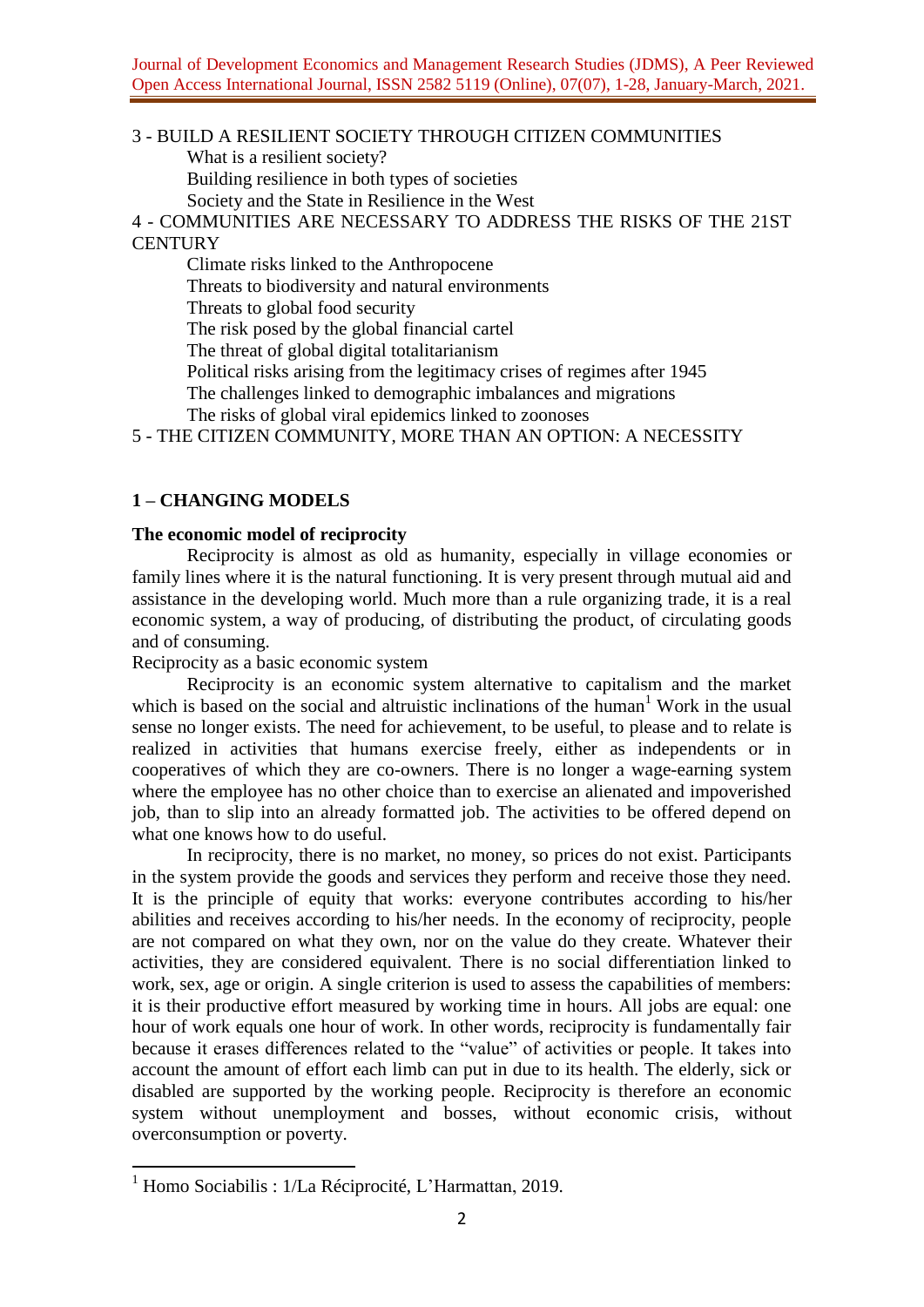An economy of reciprocity and the domesticated market

It is easy to understand that this system of reciprocity can only work under certain conditions. Not all goods and services can be produced on a reciprocity basis. Whatever the extent of the economy of reciprocity, there are needs that will be difficult to meet within its framework: exchanges between communities will not always be governed by reciprocity, as for certain raw materials, goods imported or produced outside of reciprocity, certain complex technological goods and certain public goods such as security or major infrastructures. These goods will continue to be provided by the market or by the State, under conditions that have been greatly changed, where the market and the State have become partners of reciprocity, and no longer of capitalism.

The economic model to be built must be at the service of people. We must put an end to the illusion of a "self-regulated market economy", which should be left free from any intervention by society and the State in order to be deemed to serve the general interest. Karl Polanyi demonstrated in 1944 that this lie has been used by industrial capitalism since the  $19<sup>th</sup>$  century to take hold of the entire Western world<sup>2</sup>, then the whole world, circulating like poison through the veins of the market. In fact, what most often circulates through commodity exchange are the toxic ultra-low and destructive prices by which capitalist firms impose their economic might. In a healthy market economy, prices provide transparency on the manufacturing conditions of products; trade and competition aim to meet demand. In capitalism, on the contrary, prices are completely opaque on the often-shameful production conditions and serve to destroy competitors in order to impose the power of firms on the consumer<sup>3</sup>. In other words, the market economy is not harmful by itself; but it was captured by capitalism. The market economy has many virtues such as the creation of spaces for exchange or the information on consumer demand. These virtues can be expressed if the market becomes stabilized and controlled, domesticated by society. Buyers will check in the prices whether the information on the goods sold is truly transparent and honest and whether the competition in the market is healthy and truly serves the public. Thus, to be complete, the economic model to be built will have two floors: the economy of reciprocity as an egalitarian base that meets basic needs, then the market economy, which has become backed by the society that controls it. Reciprocity is directed against capitalism; from whose influence it manages to shield the market. The market is eliminated within reciprocity, but it is not its enemy. It accepts him outside and works with him to take advantage of its economic virtues and to gain access to certain goods.

# **The model of society based on reciprocity communities**

**.** 

Changing models also means changing society. For too long, societies have been viewed as passive and immutable entities that witness and undergo the action of companies, economic powers and States. Sometimes intermediary bodies or NGOs manage to make their weak voices heard. Voiced too punctually during the vote, the expressive capacities of society are very insufficient. The idea of the Homo Sociabilis collective is that today we must tackle the task of changing society so that it becomes an active force as much or more than the State, so as it gains the resilience needed to cope with the shocks it experiences. Changing society today means to organize around

 $2^{2}$  Karl Polanyi : La Grande Transformation, Aux origines politiques et économiques de notre temps, Gallimard, 1944.

 $3$  Cf. Homo Sociabilis :  $3/$  Les communautés et le marché contre le capitalisme (forthcoming).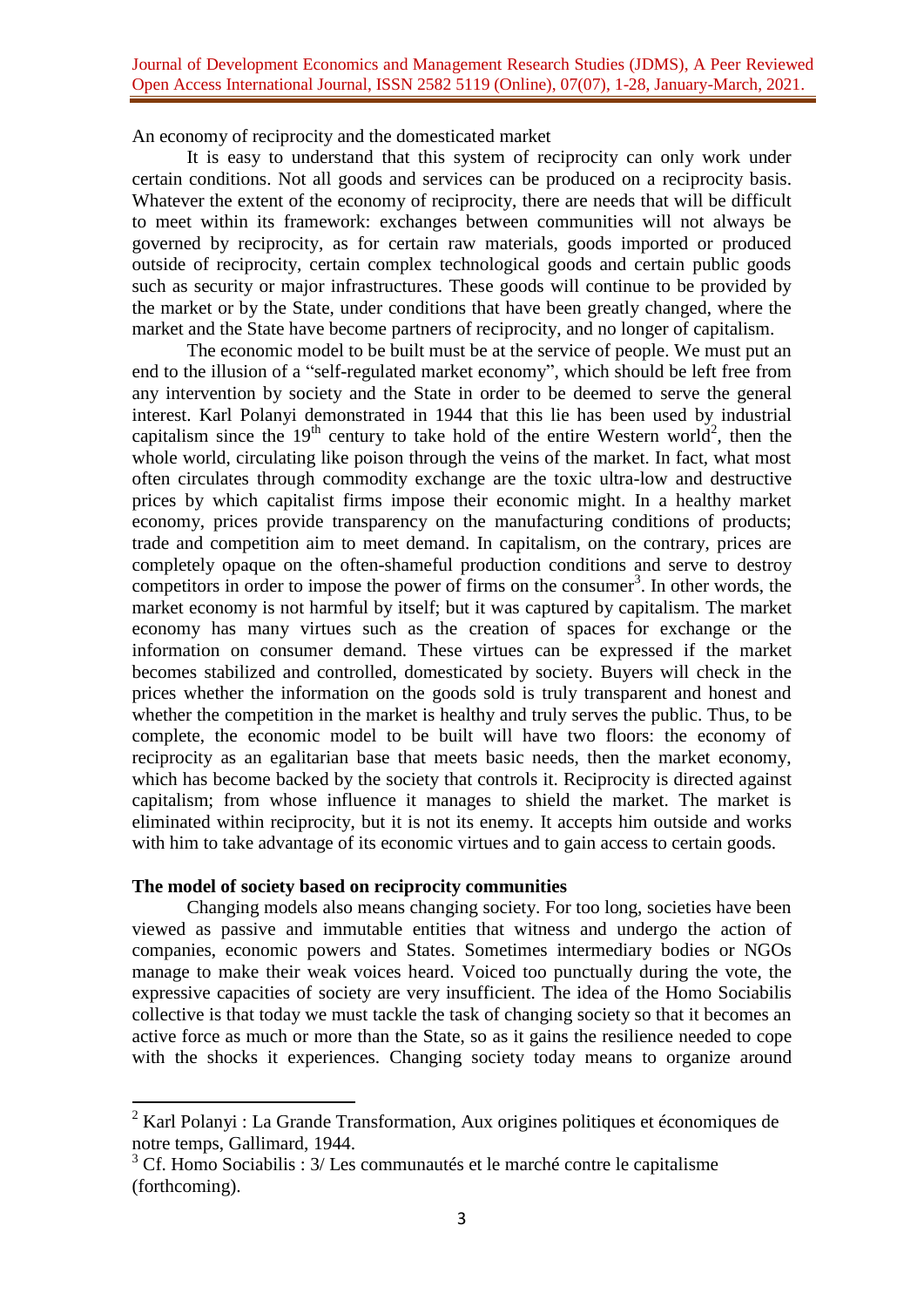communities, real alternatives to individualism. In Western countries, the challenge is to create thousands of communities that foster reciprocity. Where there are already existing communities, in the emerging world, and also somewhat in the West, the challenge will be to enable them to change their economic model and face the challenges of the 21st century.

# Changing society through reciprocity communities

Choosing reciprocity also means choosing to change society. The economy of reciprocity cannot function without communities. A reciprocity system needs a sufficiently broad match between activities and needs for goods and services and a mechanism that can ensure fairness in the system. Since the practice of reciprocity consists in realizing and giving goods or services, and in receiving their equivalents without going through the market and through prices, the question of equilibrium in reciprocity arises. Experience shows that for old, well-established reciprocities between participants sharing the same values, such as peasant villages, family clans in Asia or communities in Africa, the problem is naturally resolved because it does not arise. not. The norm of reciprocity behavior is internalized in the local culture, it is transmitted through education and spontaneously regulates practices. On the other hand, for systems of recent creation, which have not yet established routines and which relate to activities inserted in a capitalist economy, a balance can only be found after having removed the risk of seeing the emergence of opportunist behaviors, where one would seek to receive without giving, or to receive more than to give.

Speaking of Western countries, Ferdinand Tönnies had shown in 1887 in his book Community and Society how the birth of individualism created "cold" societies, resulting from "societal" social relations, founded on the "reflected will" of individuals, whereas there were "warm" societies in the sense of warmth, as result of "community" social relationships based on the "organic will" of individuals<sup>4</sup>. Hannah Arendt pointed out in 1958 that the individualism of our mass societies in fact deprives us of true individualities. They encourage a certain conformism that opposes what Arendt calls "action"<sup>5</sup>. In her opinion, joining a community these days is about acting. Deprived of a "human world", men seek new landmarks on a level they can comprehend. The community provides this secure framework for operation and action and allows the "complete man" <sup>6</sup> to express himself, instead of a few fragments of himself as in commercial exchanges.

Changing the economic model and building reciprocity requires the establishment of the community. The idea today is not to reconstitute the community of soil or blood of Tönnies to which one belongs by birth or by marriage, but to rebuild "warm" societies from communities truly chosen by their members. What type of community do we need to set up reciprocity? A condition for a social organization to become a system of reciprocity economy is to know unambiguously who belongs to the community. Another condition is the existence of a mechanism for learning and

<sup>4</sup> Ferdinand Tönnies : Communauté et société, 1887.

<sup>5</sup> Hannah Arendt: La condition humaine, University of Chicago Press, 1958.

<sup>6</sup> Friedrich von Schiller (1795-1796) : Lettres sur l'éducation esthétique de l'homme.

Original text and French translation by Robert Leroux [1885-1961]. Paris: Aubier, 1943, 1992, 375 p.

http://classiques.uqac.ca/classiques/schiller\_friedrich\_von/lettres\_sur\_education/schiller [lettres\\_sur\\_education.pdf](http://classiques.uqac.ca/classiques/schiller_friedrich_von/lettres_sur_education/schiller_lettres_sur_education.pdf)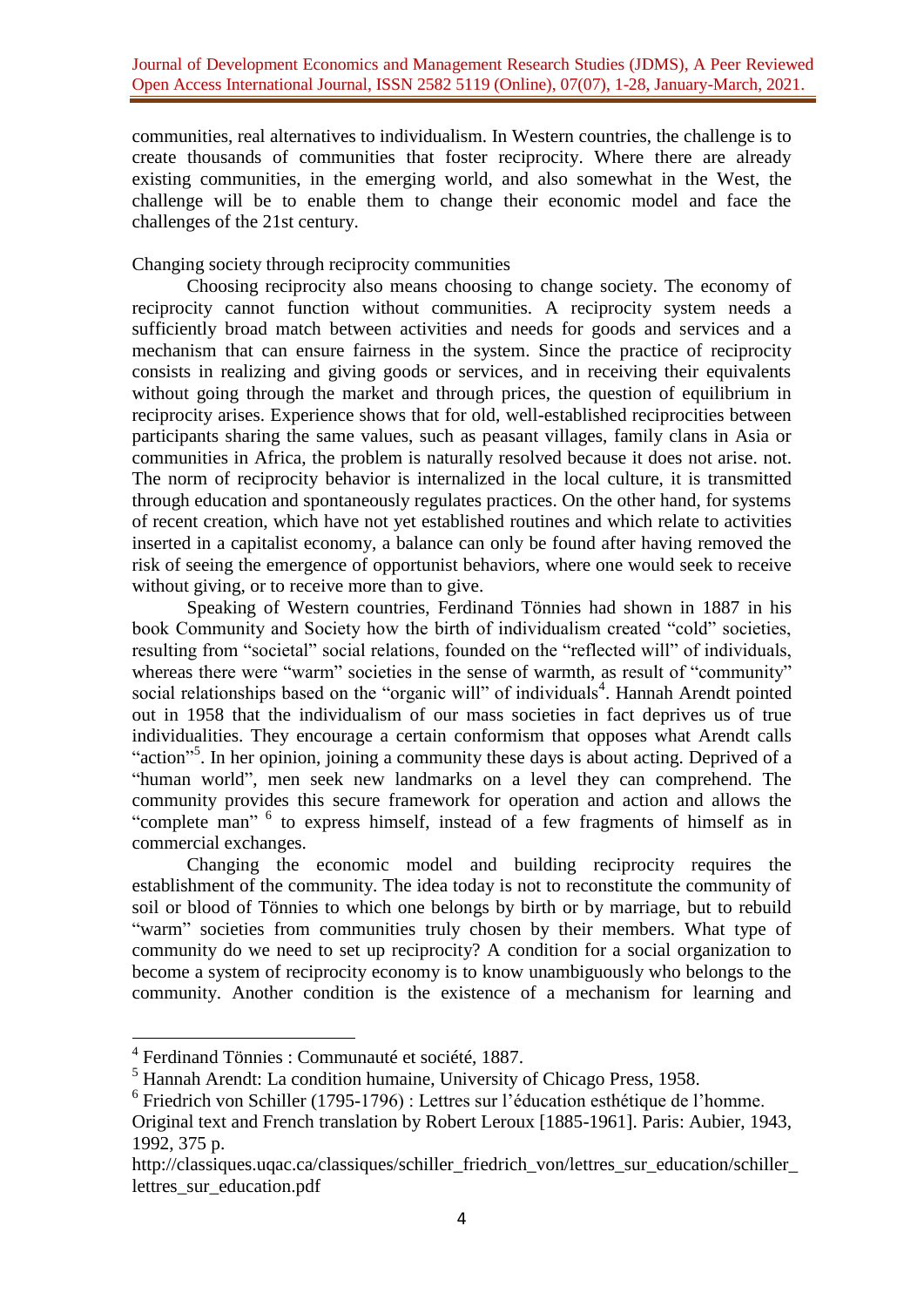incorporation by each member of the operating rule of reciprocity, which is a kind of art of living. It is necessary to delimit an inside and an outside the system of reciprocity to know what the contributions and the needs of the families are who are part of it. As membership gives access to community resources, there needs to be a formal commitment from members to respect the principle of reciprocity, a kind of social contract.

Elinor Ostrom, Nobel laureate in economics, described this kind of community contract in 1994: it is like a property that is neither individual nor State<sup>7</sup>. For example, when a group owns and manages a common good, such as a natural environment or an irrigation system. In our story, the common good is reciprocity, and the group that has access to it and manages it is the community. How to define and enforce the principle of reciprocity in communities? In fact, setting the standard for reciprocity is natural for humans. Just think of a circle of friends who take turns inviting each other: everyone instinctively feels who is ahead and who is behind in invitations. However, in the newly created communities, taking into account the market environment which dominates and which values individualistic and selfish behaviors, rules are imposed which use the evaluation of mutual contributions: this evaluation is done in an egalitarian way by measuring the hours of work contained in goods and services. The community knows how to spot any imbalances in reciprocity and how to remedy them. The transition from one economic system to another, from capitalism to reciprocity, will be an exciting but delicate time too. New behaviors and new economic rules of the game will have to adjust in a hitherto unknown universe. But this should not make us lose sight of the essence of reciprocity which is generosity, solidarity and trust, with the transformation of behavior that goes with it. The community with reciprocity will therefore be a community of contract, whose members will adhere individually by showing their agreement with the rule of reciprocity and with the Charter of values of the community. We will call these contract communities "citizen communities" as they result from individual and reasoned choices to establish reciprocity, and as their Charter is based on universal values.

# What makes communities effective?

Several factors confer exceptional properties on reciprocity communities. We may find these features in sometimes attenuated forms in other types of communities. It is also these features that will make societies composed of communities much more resilient than societies of individuals and nuclear families.

# Shared values

As Max Weber recalled, humans endowed with rational thought and free will are guided by values. In accordance with the tradition of associationism of the 19th century and that of the Solidarity and Social Economy of the 20th century, citizen communities unite their members first around shared values. These values are carried collectively in communities by social innovations applied to the daily life of their members: solidarity, altruism, cooperation, social equity, ecology, and anti-capitalism. Members meet frequently, exchange knowledge, ideas and opinions, cooperate and render services. These shared values give exceptional social cohesion. They make them a powerful driving force for social transformation, far more enduring and resilient than that of

**<sup>.</sup>** <sup>7</sup> Elinor Ostrom, James Walker et Roy Gardner: Rules, games, and common-pool resources, Ann Arbor, University of Michigan Press, 1994.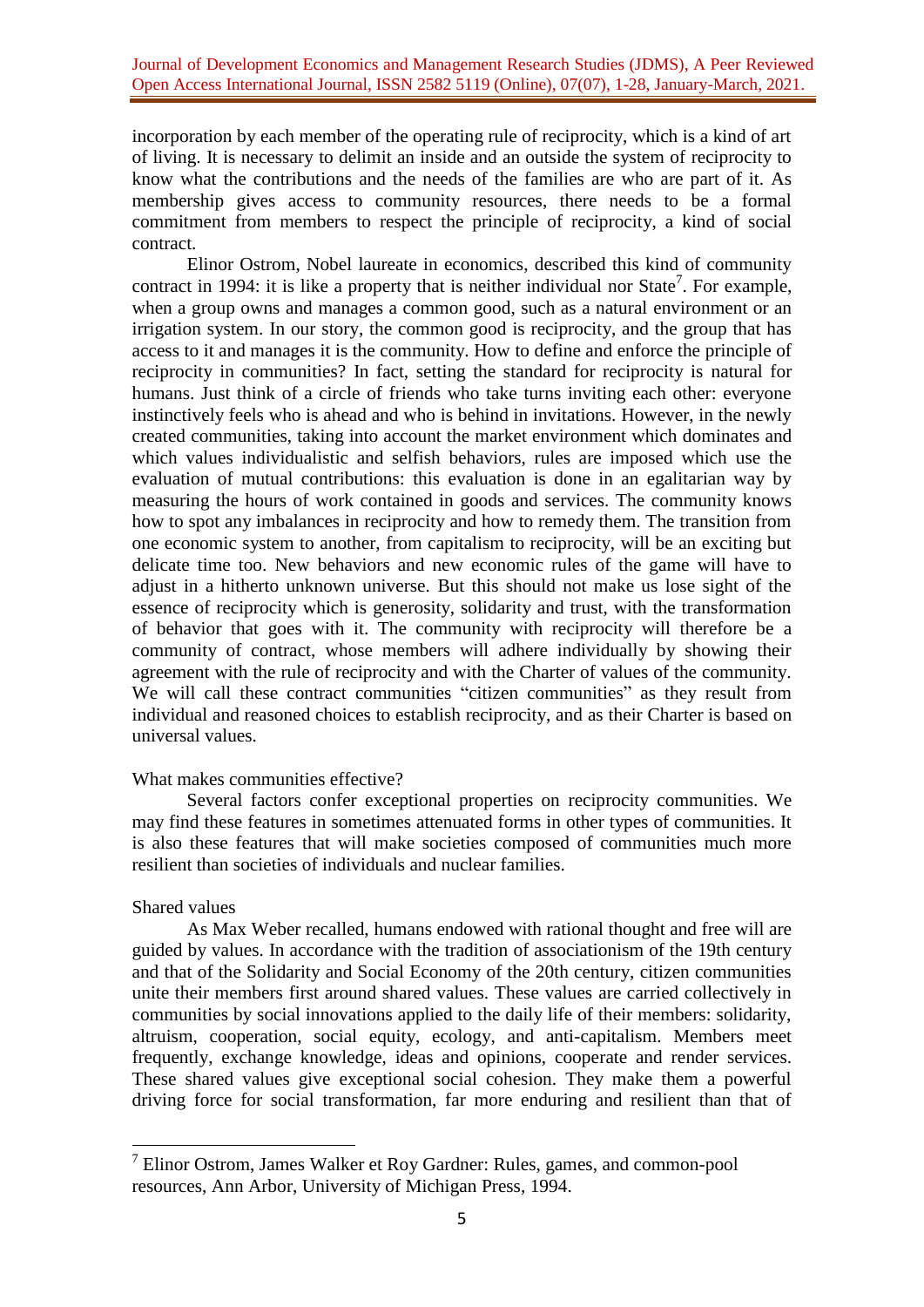simple groupings of individuals guided by interest and ensure the autonomous existence and expression of community members in society.

## Sociability

The community is inseparable from the history of mankind and its disappearance in the Western world represented a loss in conviviality and social bond. The sociability needs of humans, the need to achieve himself, the need to be useful, the need to please and the need to relate, had ideally been fulfilled within the framework of the community. Sociability results from free adherence around a project and shared values as well as daily activities of production, teaching and learning, services and leisure. In addition, direct democracy increases interactions between members and establishes new affinities between them. It follows that the community atmosphere is spontaneously friendly and benevolent, that trust reigns and that conflicts are resolved more easily. The human size of the community confers proximity between its members and thus protects sociability.

### Proximity

The community has a human scale, it responds to a need for proximity: it is first of all the possibility of physically meeting the members of the community, of establishing direct contact between the producer and the consumer, or quite simply between its members. Proximity is also an economic model. The establishment of short circuits makes it possible to undo some of the damage caused by globalization, to relocate production and to resist the opacity of capitalism on the manufacture of products and the formation of their prices. The Internet multiplies the opportunities for direct relationships, even at a distance, between people. It allows communities to shine beyond the limits of the territories and create virtual communities. This proximity via the Internet ensures the national and global expansion of reciprocity, it is not a withdrawal into the local. The community creates proximity because of the shared values and because its project. Proximity is a component of conviviality: it is the fact not only of knowing those around you, but also of having some of your loved ones close to you. More generally, proximity is the happiness of being among acquaintances. Finally, it responds to a need for transparency in everyday life, because in the globalized and digitized world, humans have less and less control over their daily activities and their destiny. No longer knowing who to believe, distinguishing truth from fake, or who to trust, the proximity of communities will help citizens overcome the isolation of mistrust and rebuild certainties and true relationships. Proximity makes it possible to avoid total withdrawal into the domestic sphere and to rebuild socialization, it restores faith in the human.

#### **Trust**

Trust is the rarest and most precious commodity in life in society. It is an essential ingredient that makes everyday life livable and pleasant, it is a component of happiness. Moreover, trust makes economic activity efficient; it facilitates cooperation and the circulation of information; it fosters innovation, creativity and daring. Confidence encourages collective intelligence; it encourages action. Its absence leads to fear, hostility towards others, withdrawal, violence. By trust, we must understand the mutual knowledge between humans and transparency, the ability to predict and understand the behaviors of people and organizations. Confidence is not innate; it is not a blind faith, it is built. It stems from shared values, sociability and proximity. It is built through interpersonal relationships, through networks and through collective practices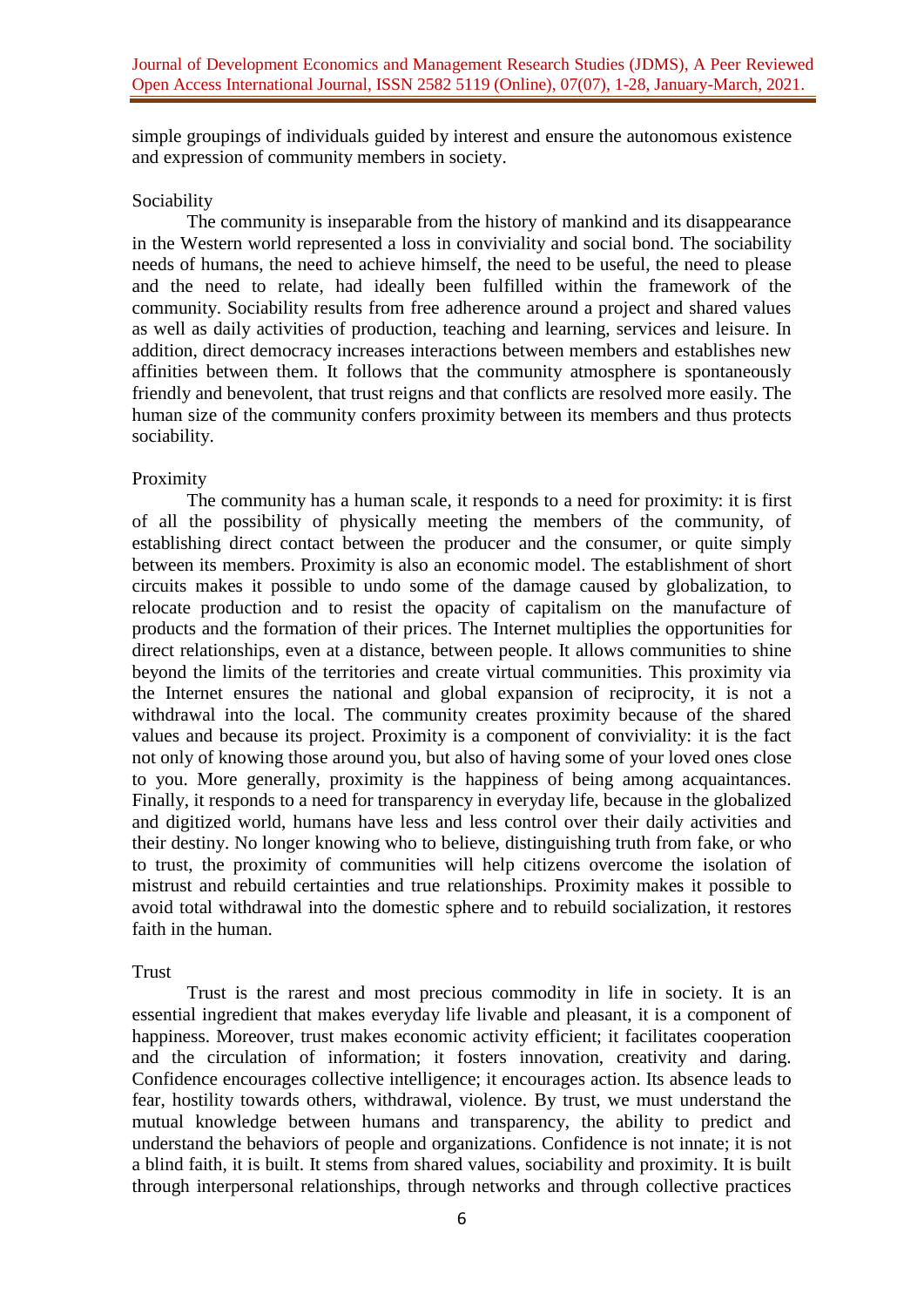and convictions, through habits and through consolidating social norms. Confidence grows in prosperous and peaceful environments. Trust is at the heart of reciprocity as an economic system: it is knowing that I can give freely to the community, because I know that I will receive the equivalent in return. It is also knowing that as a member I can benefit from its solidarity if necessary. This certainty is supported by the transparency of the economy within the community. The raison d'être of the community is to be, together with the family, the basic unit of society, that is to say the place where trust is the highest. Community is the crucible of trust.

### Identity

The community is the bearer of identity. This collective identity will be added to the often-failing identity device of humans, with its regional and national, cultural and political dimensions. Identity is also the assertion of oneself, of a difference, in the face of pressures to trivialize or crush it. It expresses resistance to massification. It is an essential resource from a psychological, societal, economic and political perspective. Being made up of links between its members, which are generally stronger than those with the outside world, the community naturally becomes the bearer of collective identity. Community identities often have a local territorial dimension. A territory is a place, a set of resources, but above all a link between humans who together have a history, a mentality, a vision. A thousand signals indicate the rise of the territory in all areas in the face of the anonymity of the global, of global capitalism which kneads, massifies and deregulates. In other cases, non-territorial identities of communities will be found, for example with a complementary currency, a project or even in virtual communities. Collective identity is a powerful lever for action: it strengthens selfconfidence, in the transformative capacity of the community, just as it strengthens the visibility of its autonomous action.

The community is also the cradle of individual identities. Western societies of individuals are massing populations as producers, consumers, spectators, followers. Being all the same, there is no longer an individual. The needs for personal development, difference, dignity and recognition can be expressed in the small space of the community. Its richness is the unique, the qualitative, the diversity of its members, strong in their unique identity.

# **2 - BUILD CITIZEN COMMUNITIES**

To understand the importance and the stake of building citizen communities, let us broaden the perspective on historical and geographic levels.

### **Societies of individuals and societies of communities**

For millennia, the community has been the natural habitat of humans. Then, since the 19th century with the industrial revolution and capitalism, the world has torn apart, there are two kinds of societies: societies of communities and societies of individuals.

# The two types of societies in the world

In community societies, the well-being and fate of individuals are closely linked to those of the community that protects them. Their activities are supported by the community, they engage it and must not weaken it. The community is also a family and the beginning of a State. In societies of individuals, they are alone with their nuclear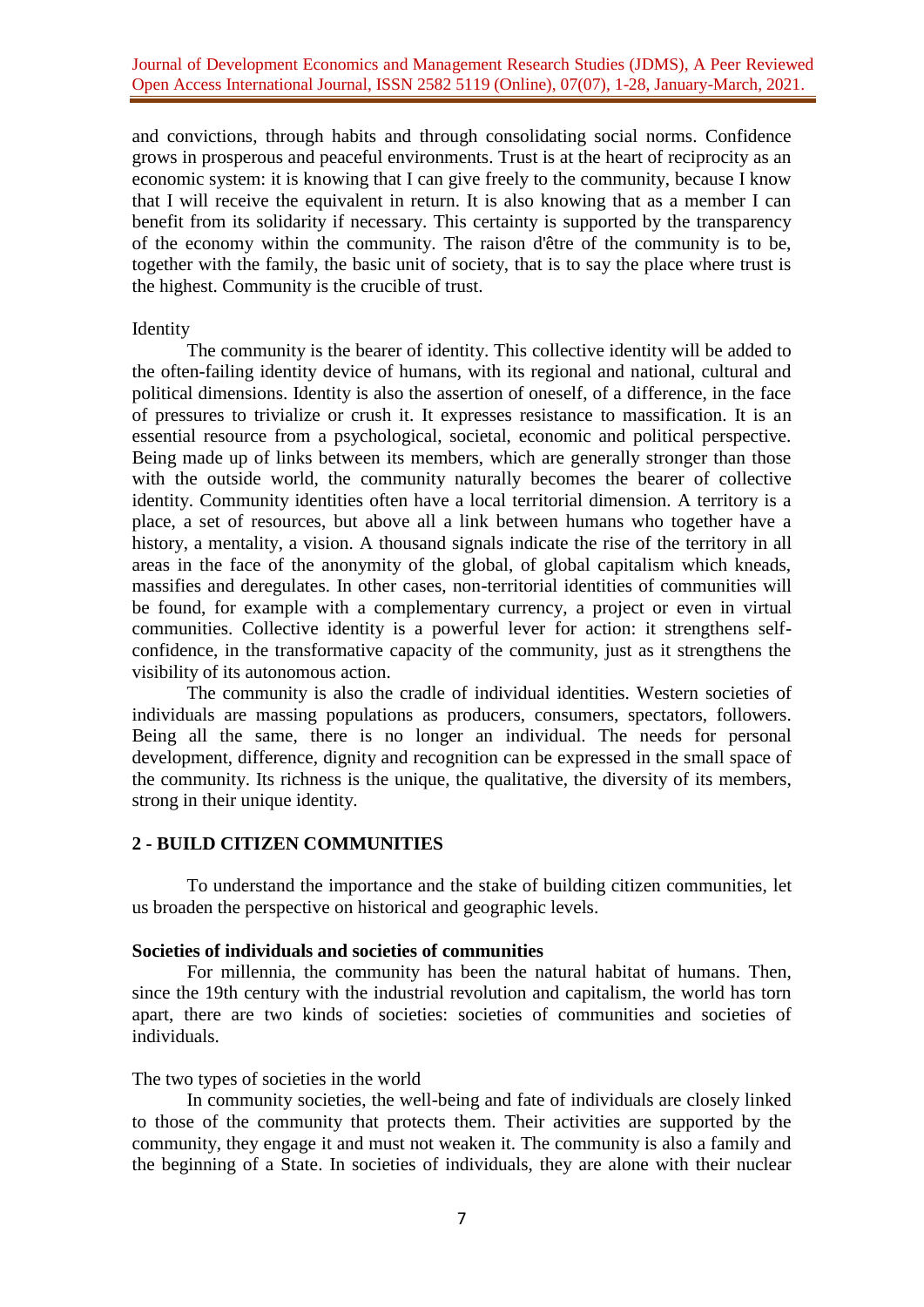family facing a society. Their well-being and fate depend on their actions, material resources, relationships and social background.

Community societies concern emerging and developing countries resulting from decolonization or communism which ended up being in the grip of late capitalism. These are societies of Africa, Latin America and the majority of Asian countries. Their structure has not changed; but after having undergone colonization, they undergo the unparalleled assaults of capitalism. In the post-communist world, village and clan communities have reappeared, and functional communities have formed. In these parts of the world, communities have remained the natural environment for most people, their main, if not their only source of livelihood and assistance. It is difficult to realize their importance. Without them, billions of people could not survive or simply cope with the terrible daily difficulties. It is thanks to them that populations often escape famine and absolute misery, that societies do not collapse, and powerful and uncontrolled migrations do not occur. These communities structure social life, they are also at the heart of the economy where they resist a late domestic capitalism that tries to absorb them where it has appeared, as in India or Brazil. In these parts of the world, these communities are not resurgences of the past, they are sources of daily initiatives, they know how to become part of globalization, they function. Thanks to communities, non-Western societies are extraordinarily resilient; they are stronger than States. They do not disintegrate despite violence and are able to endure wars, epidemics, waves of migration and other catastrophes as no Western society can. Just one example: Lebanon today has six million inhabitants, including two million refugees made up of Syrians, and a few Palestinians and Iraqis. What European country would survive a comparable situation, when it is torn apart for tens of thousands of migrants?

The individuation of societies is a Western characteristic, born at the same time as capitalism between the 16th and the 18th century, to liberate capitalist entrepreneurship and to provide it with a hired labor force free from all ties. It is the societal side of economic liberalism. In France, individuation was symbolized by the Le Chapelier Law of June 14, 1791, which banned professional corporations and workers' associations. More generally, the birth of the citizen free and guided by Reason during the Enlightenment was unnecessarily accompanied in Europe by the decline of extended families, village communities and professional associations. Industrialization and urbanization accentuated this process until the arrival of the nuclear family which did not include three generations, or even two or three people. The 20th century will move from individuation to individualism with the help of consumerism which transforms the stunted family into the main outlet for the commodities of capitalism. Far from promoting personal development, Western individualism leads on the contrary to massification. Social individuation, this profound transformation of Europe, reaches North America and spreads to Asia, leaving gaping holes in social organization and weakening it terribly. It is accompanied by a growing deficit in proximity and trust, which are the resources of dynamic, resilient and peaceful societies.

#### Inherited communities

In the developing world, communities and the reciprocity within them are inherited from the history of society. These communities were not chosen by their members, they are not based on the principle of free membership, but on criteria such as place of birth, family lines, ethnicity or religion. They carry within them a double closure, for their members, for whom it is difficult to join another community, and for possible external candidates. On the other hand, they are welcoming to travelers and the hospitality is deeply rooted in reciprocity. The inherited communities are often very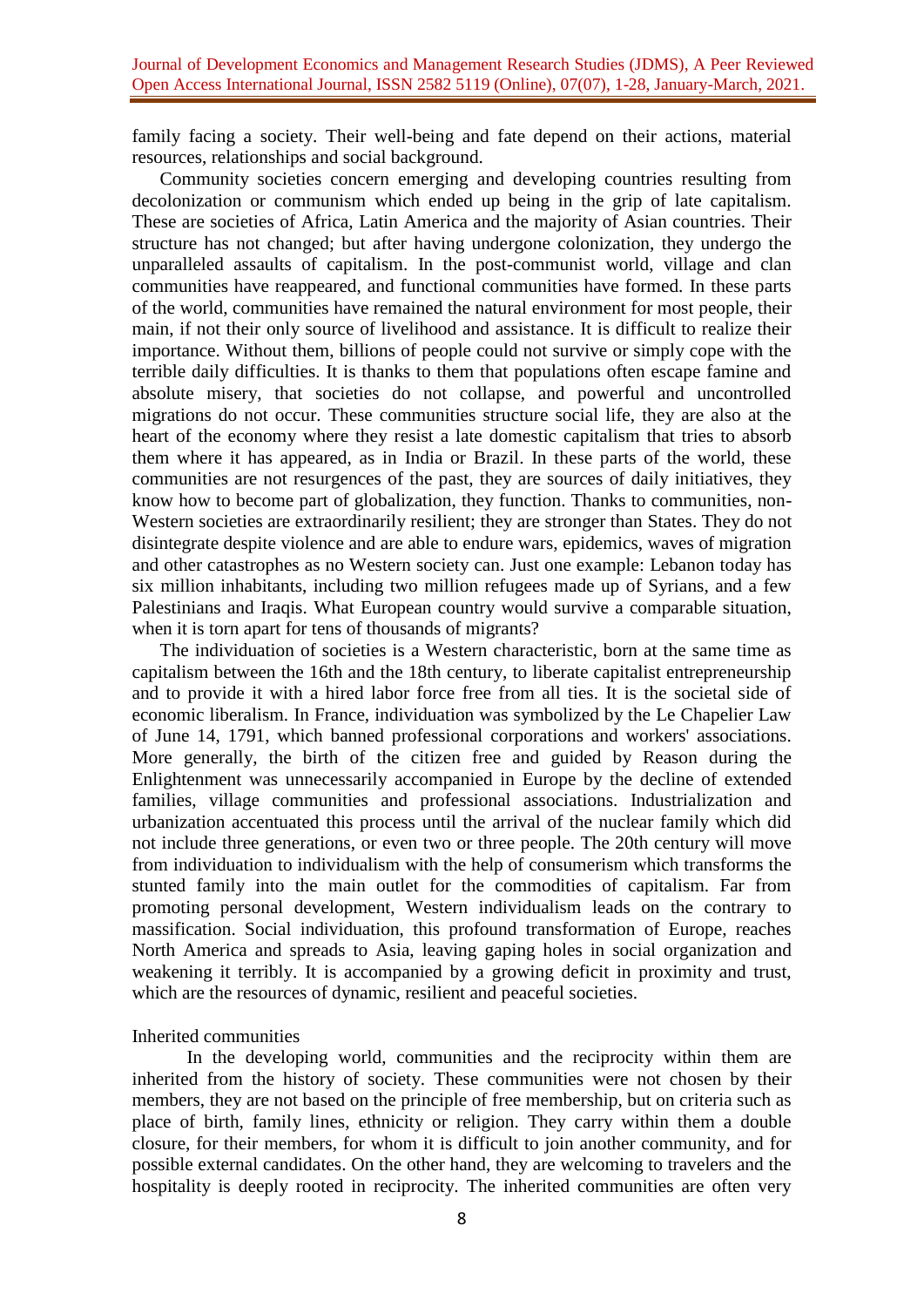hierarchical and governed by the elders. Naturally imbued with the values and culture of their societies, they contain an ambivalence. On the one hand, they are the privileged place for the exercise of productive mutual aid, solidarity and assistance to the weakest. On the other hand, they carry the values of their societies which can be discriminatory and backward, especially regarding equal rights, women's rights and individual freedoms and often, they convey the most traditional religious values.

The strength of these inherited communities is to use reciprocity as a mechanism of the community economy that nourished the beginnings of humanity, as huntergatherers, then as settled farmers. Reciprocity has organized fishing and peasant villages for thousands of years. This organization of production and life remains today that of the largest number of inhabitants in the developing world, in certain forms, admittedly. It remains in the heart of most peasant villages around the world, even today. The rule of reciprocity has become almost natural and deeply embedded in practice, without the need to transcribe it in writing. It has above all a function of social structuring, it is this which gives this extraordinary cohesion, this strength to the communities. The economy of reciprocity has a function of subsistence or survival for populations, but it is not on its own, in its current State, capable of ensuring economic development. It is found in places where the market economy very often fails to develop, while economic development requires the articulation of reciprocity with the market. In these postcolonial and post-communist societies, it is necessary to re-enchant communities by opening them up and adapting their values to the world of the 21st century. This is an extremely delicate transition process because destroying the sociability it brings would be detrimental in all respects. In addition, we have a lot to learn from the exercise of reciprocity in these communities, however inherited. The Western world must abandon its sense of superiority and accept that these peoples can teach it lessons of mutual aid and solidarity.

# Built communities

A new phenomenon appeared in the 18th century, it is the voluntary construction of communities of agricultural-industrial lives inspired by the English and French Revolutions and the first associationists. The whole of the 19th century will be marked by community experiences of reciprocity until the beginning of the 20th century. Fourier and Owen inspired the first communities built at the beginning of the 19th century. They have most often taken the form of either settlement "colonies", or of cooperative community enterprises, and in both cases have been financed by sponsor capitalists. These built communities have had a certain fragility because, resulting from an experimental process, they are new forms. Most often, they were built in a hostile environment. In return, they were based on a free choice and a formal commitment of its members, motivated by common values.

In the 1960s the last wave of community experiments began, which added anticonsumerist values, resource savings and protecting the environment. Today in Western countries there are thousands of social innovation communities, whose degree of formalization is more or less high, and which set more limited objectives than that of forming a system and building reciprocity. Here are the main areas of social innovation of these built communities.

• The societal vision of these communities favors a collective approach to common problems, mutual aid, solidarity and sociability, and can go as far as providing assistance to members in precariousness. With a human dimension,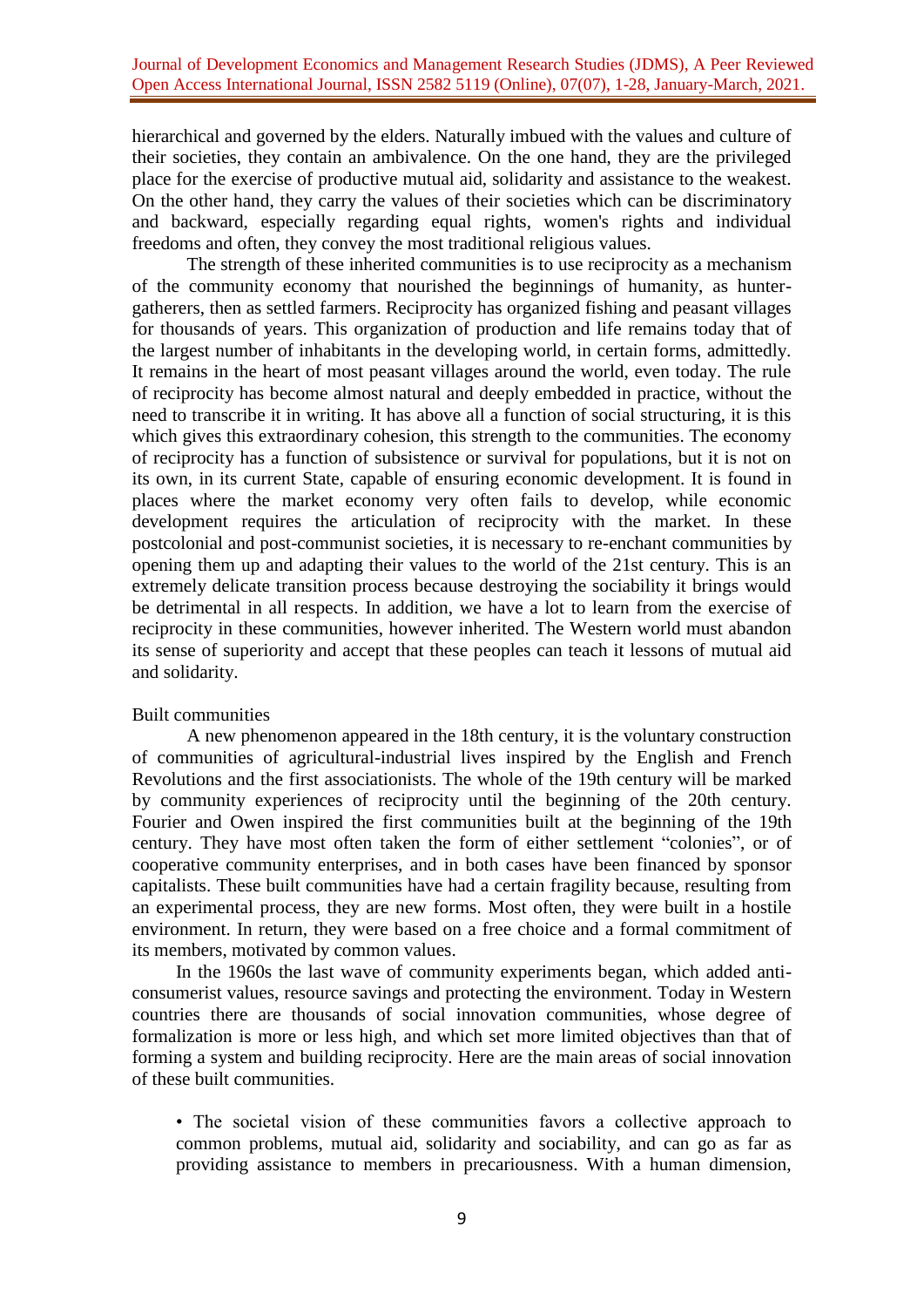being open and places of socialization, communities provide their members with autonomy that is both protective and emancipatory.

• These communities are part of humanity's n<sup>o</sup>1 issue, which is zero carbon emission and the protection of climate, biodiversity, natural environments and non-reproducible resources.

• These communities have a vision of the economy based on the rejection of the grip of capitalism, which can sometimes go as far as the attempt to do without money. They are situated in the tradition of the solidarity and social economy, and aim at productions based on real needs and not on profit, at work oriented towards the pleasure of doing and not towards alienation and exploitation, at economic activities guided by cooperation and not by competition.

• They seek to put into practice an anti-capitalist vision of consumption which will result in a rejection of individualism and consumerism, overexploitation of resources, a search for a circular economy, an economy of sharing and functionality.

• The registration of these communities in the territory goes through short circuits that reject trade and capitalist relocations, promote local peasant agriculture and the quality of food, and develop a local productive ecosystem.

• These communities are constitutive of citizenship which is formed in the direct daily democracy of management and conduct of the community.

These built communities driven by anti-capitalist social innovation are distinguished by their advances in the implementation of new behaviors in consumption, production, politics and relationships between people. On the other hand, they have rarely shown a desire for a substantial break with the market and monetary exchange. They heal the wounds that the dominant economy causes, but they fail to establish a new system of which they would be the main players.

In the former USSR and especially in Russia, there is another type of built communities, these are functional communities. They are based on cooperation between people united in a common interest where trust and reputation are the cement. These functional communities have their roots in the communist system where society was organized around people with access to material resources or influence. They grew stronger during the transition in the face of uncertain laws and powers. They persist today because isolated individuals are destitute in the face of the inexistence of the exercise of law, of individual freedoms and of the arbitrariness of power. These functional communities are active in the economy, they are very hierarchical and are based on extraordinarily strong informal personal ties.

Today, thanks to the globalization of information and citizen networks, the world of inherited communities on the one hand, and that of individuals and built communities on the other, are discovering and dialoguing. What gives so much resilience to non-Western societies is the existence of communities based on the fundamental values of mutual aid in production, solidarity and assistance in society, and the unity of living, without distinction between Human and Nature. These values are also present in the West, but they are not the foundation of societies, they are not deeply rooted in culture. Moreover, what makes the West attractive are certain values of Modernity such as individual freedoms, equal rights for all people, and absolute respect for the rule of law equal to all. From Hong Kong to Tehran, from Santiago to Khartoum, from Algiers to Caracas and from Rio to Beirut, the peoples of the world are today manifesting their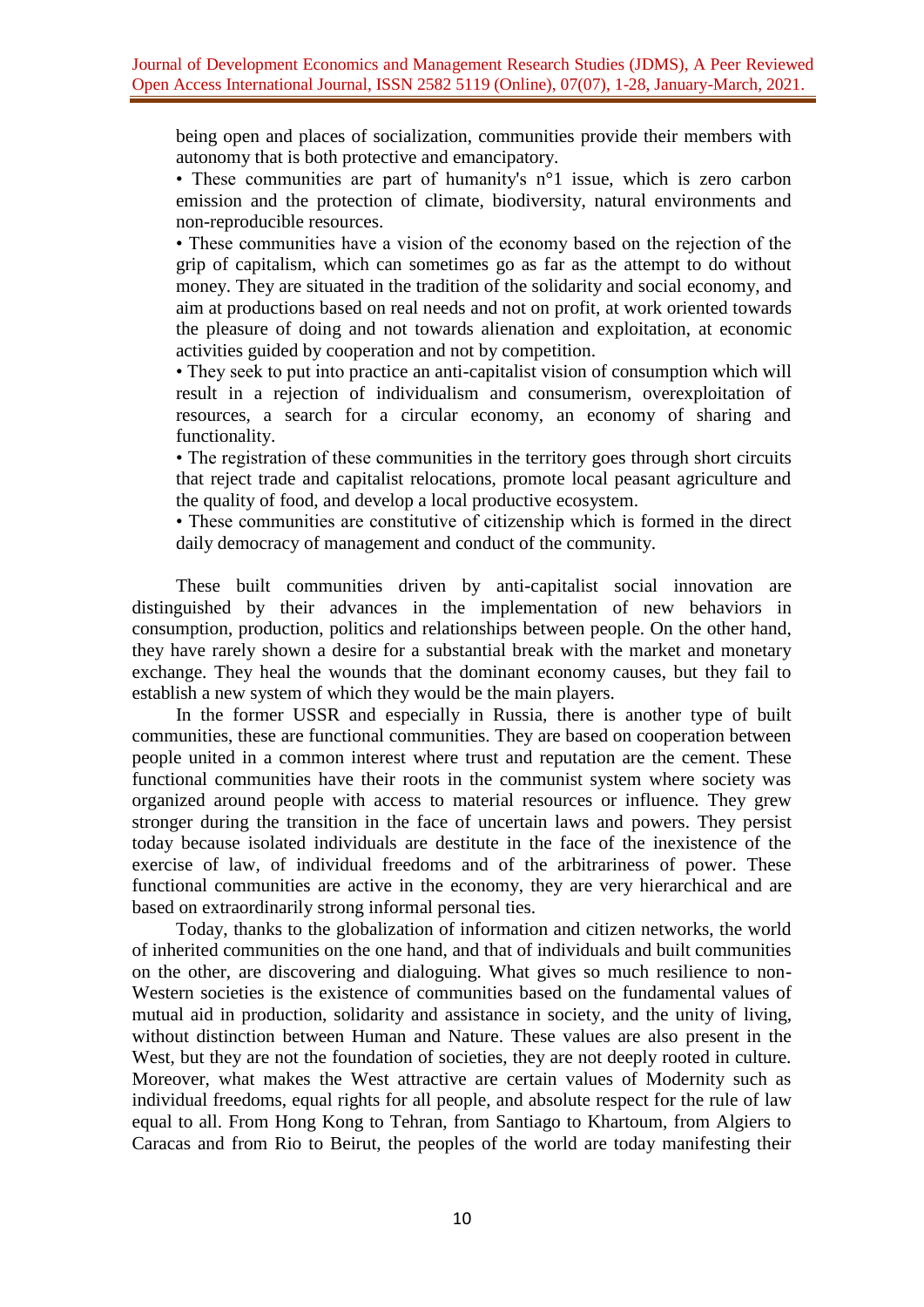aspirations for these values. Today there is a common base of universal values to be built, supported by communities and by Modernity<sup>8</sup>. We probably should not expect total convergence between the two worlds. The same values are understood and applied in different ways. But sharing the same universal values allows dialogue, mutual understanding, solidarity and common action. The unity of the world is being built.

### **Tomorrow: the creation of citizen communities**

All over the world, communities are transforming and seeking an identity, in community societies as well as in individual societies, in inherited communities as well as in built communities. The stake of this immense dynamic of transformation is the construction of citizen communities to which one will choose to belong because they are carriers of universal values.

#### The transformations of community societies

In societies of inherited communities, this dynamic is already underway because the forces of change are numerous. The challenge is to preserve reciprocity while responding to peoples' demand for freedom, equality and law, and without falling into Western individualism. It is about rebuilding a reciprocity that would be based on a contract, in revisited communities. The destruction of communities in these societies would be catastrophic on all levels. Beyond the democratic civic aspirations of the populations, other powerful factors are pushing the communities to transform. This is for example the push of the younger generations who aspire to an internal organization that is less hierarchical and authoritarian, and more attentive to them. It is also the pressure of women who challenge an overly patriarchal order in the community and demand more respect and true equality.

Often, it is economic forces that drive inherited communities to transform. The rural exodus and internal migrations lead part of the community to reside in towns, constituting kinds of ethnic enclaves, where the criteria for belonging to the community may become less restrictive. Thus, in sub-Saharan Africa, we find in the big cities-built communities centered on individual protection outside the scope of the inherited community. People choose to join a community built to protect themselves or to access spiritual power, financial power, or network assurance. Membership of built communities is done by co-option, that is, people who are already members stand surety for the incoming. In the communities of the NGO Navdanya in India, where the Green Revolution drove male farmers to suicide or to exile in the city, women from rural villages came together in agroecological communities, choosing their seeds, to survive and save farms. The functioning of these communities of women has moved away from communities inherited from India, lineages and castes, it has become close to that of citizen communities on contract.

The decisive stake of inherited communities will be their capacity, beyond their social function, to be sufficiently progressive to engage countries in economic development from below. One of the key links is the existence of the market economy, stifled by bureaucratic States, extractivist and industrial oligarchies, and sometimes by the communities themselves through the community  $\arctan^9$  which weighs on

**<sup>.</sup>**  $8$  Cf. Homo Sociabilis : 2/ La Réciprocité, une vieille idée moderne (forthcoming)

<sup>&</sup>lt;sup>9</sup> Informal practice where the community can take money from the profits of microentrepreneurs to finance priority social spending.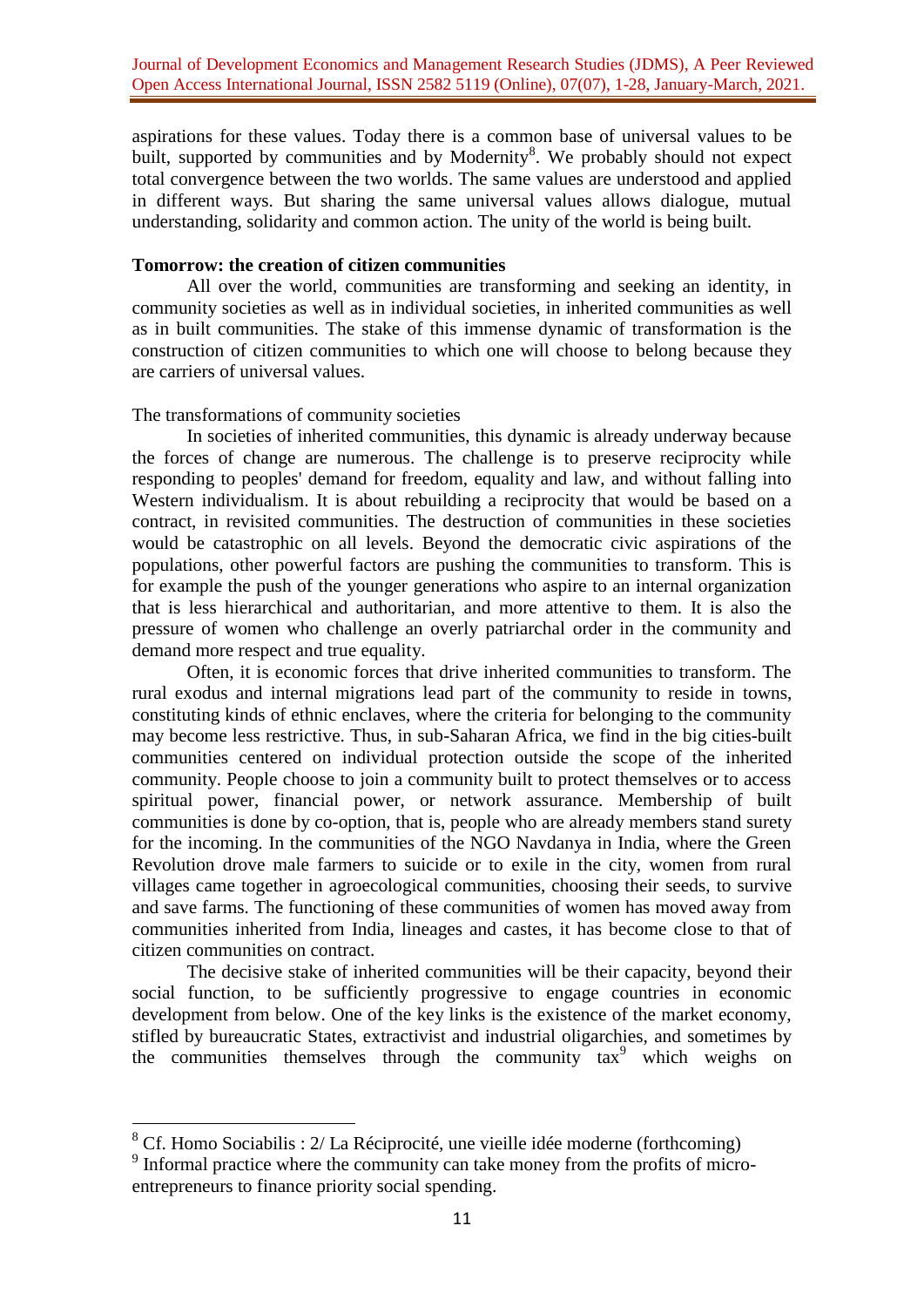entrepreneurship<sup>10</sup>. Unlike Europe from the 16th to the 19th century, the economies of Africa, India or Russia hardly have to wait for States to establish a dynamic market economy. The community economy needs to be linked to the market economy. Whether firms are formal or informal is not decisive, the main thing is that they lead to the production of added value. It is therefore up to the communities to fulfill this historic mission from the point of view of economic development and diversification, to build from below the space and the rules of the market economy. They began to do so, driven by economic necessities and the initiatives of their entrepreneurs, and transforming the old inherited communities. To give just one example, in Lagos, Nigeria, the Yorubas, originally from Côte d'Ivoire, have built a community of Yoruba traders even though they do not come from the same village, and do not belong to the same community. territorial. The Yoruba in Ivory Coast keep the community spirit alive and facilitate the arrival of goods from Nigeria. Likewise, the Yorubas of Nigeria are activating their network to facilitate the passage of Ivorian products through customs. There are already many configurations where the inherited communities are building market spaces by expanding into cities, by associating through linguistic affinities or by networking $11$ . In doing so, they significantly reduce certain rigidities in inherited communities and outline a new model of economic development, both community and market based.

### The transformations of individual societies

After barely more than two centuries of existence, it is clear that individualism and capitalism have proved not only incapable of fully realizing the exercise of human rights, but also, they have achieved the feat to endanger all of humanity through global warming and damage to biodiversity. Community building appears to be the only solution capable of giving back to a disoriented Western society the capacity to react to threats. It is based on the values of Modernity and on free citizen choice but turns its back on individualism as the supreme value. This requires a new, more refocused and fairer economic model, organized through rediscovered solidarity and social ties. It is about re-enchanting Modernity<sup>12</sup>. The economy of reciprocity is at the same time the heart of the building of communities and that of the exit from capitalism. It is the best medicine to revive societies, to boost their energies and their immune defenses, to build a capacity for resistance and action.

How to build reciprocity, how to set up communities of contract? This process includes two stages: to stimulate a community dynamic, then to build the system of reciprocity. How to launch the community dynamics? In fact, this first step corresponds to the establishment of anti-capitalist social innovation communities. The observation of these communities in Europe and North America shows the diversity of the starting situations. The general pattern is that of the snowball, with at the beginning a limited and concrete goal and then a desire to change life more broadly. It is possible to start tomorrow. Here are a few examples of how the dynamics have started: a citizens' list that wins a municipal election<sup>13</sup>; an AMAP-type associative initiative to introduce organic food in canteens, then for the entire population<sup>14</sup>; preventing the installation of a

 $10$  Cf. Homo Sociabilis : 4/ Réenchanter les communautés (forthcoming).

 $11$  Ibid.

 $12$  Cf. Homo Sociabilis : 5/ Réenchanter la Modernité (forthcoming).

<sup>13</sup> <https://gresse-en-vercors-municipale2020.fr/home/>

<sup>14</sup> [https://at06.eu/la-regie-agricole-de-mouans-sartoux-pour-alimenter-en-bio-les](https://at06.eu/la-regie-agricole-de-mouans-sartoux-pour-alimenter-en-bio-les-cantines-scolaires/)[cantines-scolaires/](https://at06.eu/la-regie-agricole-de-mouans-sartoux-pour-alimenter-en-bio-les-cantines-scolaires/)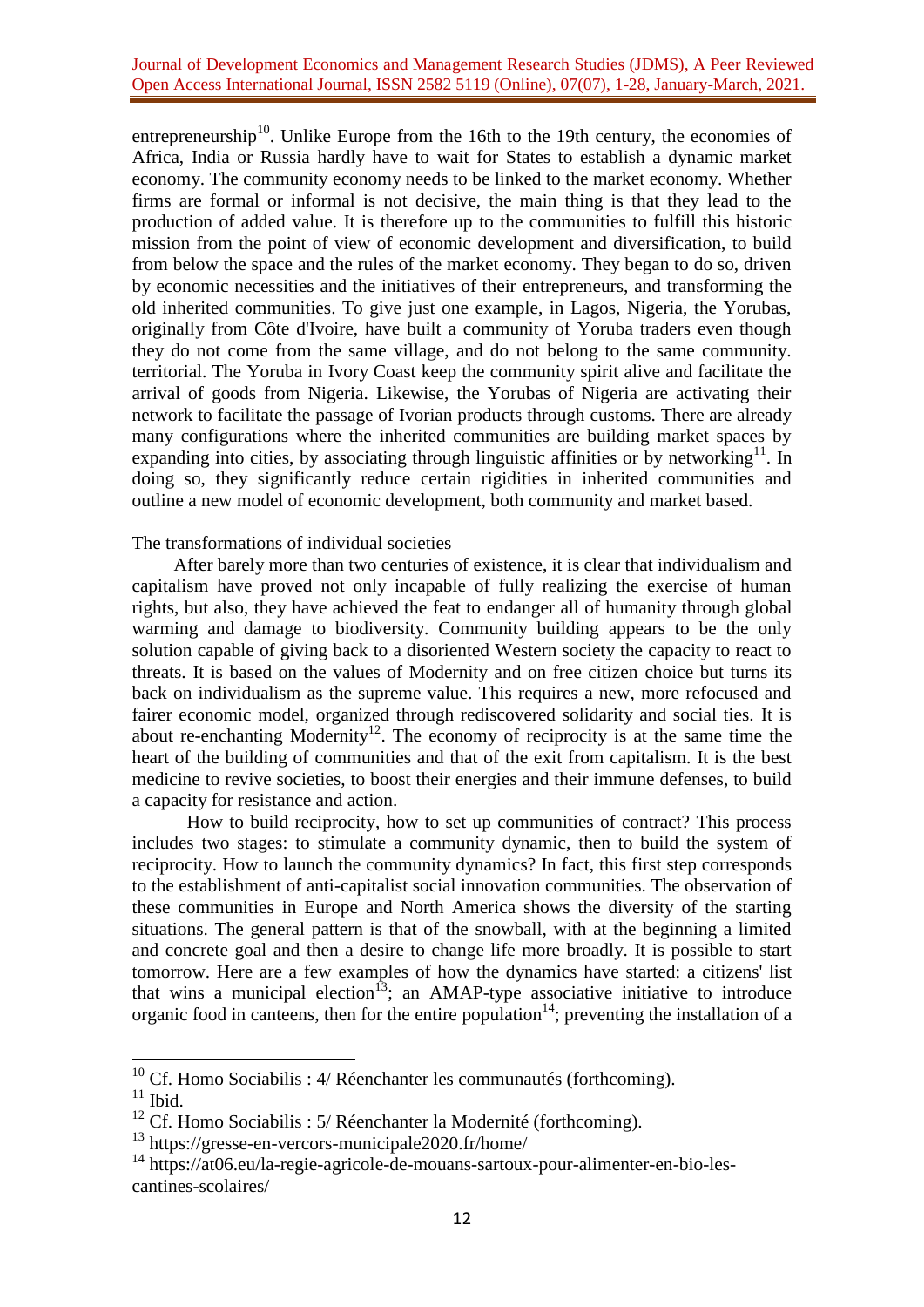### Journal of Development Economics and Management Research Studies (JDMS), A Peer Reviewed Open Access International Journal, ISSN 2582 5119 (Online), 07(07), 1-28, January-March, 2021.

supermarket and the creation of a solidarity grocery store<sup>15</sup>; the creation of a complementary local currency<sup>16 17</sup> or even citizen solar farms<sup>18</sup>.. When does this dynamic become part of a community? A community brings together within a territory, district or village, families - made up of one or more people - who decide to jointly and sustainably manage aspects of their daily life. Membership in the community results from a voluntary choice which is a personal commitment and not just a criterion of residence or others. More concretely, between two neighbors, the one can belong to the community, and the other not. There are also virtual communities. As we can see, there is no single method for building a community. The most important thing is to get 50 to 100 families together with the motivation and the information needed to start the process. The community then manages its growth according to its objectives and stages. A reciprocity community requires several hundred to a few thousand families so as to have an economic activity sufficiently varied for the reciprocity to cover most of its needs. However, it should keep a human dimension. It may organize within itself smaller and more convivial groups for family or citizen-type activities.

The second step involves defining and implementing a reciprocity contract to profoundly change the economic system. If they remain organized on the basis of the market, production and consumption must follow market prices imposed from outside. The community then has no choice of its economic model. For example, it cannot establish a rule of social equality between activities; or it cannot guarantee to the farmers of the community practicing short circuits that they will become able to live from their work. Only reciprocity really makes it possible to change the economic model. Each built community will have to develop its own design of the reciprocity to be implemented.

Communities are self-governing bodies and they continuously decide their policy and strategy, except in situations where they receive earmarked funding. The thousands of social innovation communities currently existing may decide to change their course in favor of reciprocity. Nothing prevents a community whose initial ambitions are modest from gradually achieving a deeper and deeper rupture until it achieves a system of reciprocity.

Based on voluntary choices and of universal values, whether in the societies of inherited communities or in the societies of individuals, citizen communities can achieve a high degree of cohesion and capacity for action. Today's result of the transformations of societies, they can become the main driver of change around the world.

# **3 - BUILD A RESILIENT SOCIETY THROUGH CITIZEN COMMUNITIES**

# **What is a resilient society?**

Our research collective Homo Sociabilis came to the idea that it is necessary to regenerate societies and make them resilient thanks to communities built by free citizens. In a way, they would bring together the best of the values of the emerging

<sup>&</sup>lt;sup>15</sup> <https://reporterre.net/A-Saillans-les-habitants-reinventent-la-democratie>

<sup>&</sup>lt;sup>16</sup> <https://reporterre.net/L-eusko-basque-premiere-monnaie-locale-europeenne>

<sup>&</sup>lt;sup>17</sup> <https://www.sol-violette.fr/>

<sup>18</sup> [https://www.liberation.fr/france/2019/12/14/energies-renouvelables-les-projets](https://www.liberation.fr/france/2019/12/14/energies-renouvelables-les-projets-citoyens-dopent-l-economie-locale_1769020)[citoyens-dopent-l-economie-locale\\_1769020](https://www.liberation.fr/france/2019/12/14/energies-renouvelables-les-projets-citoyens-dopent-l-economie-locale_1769020)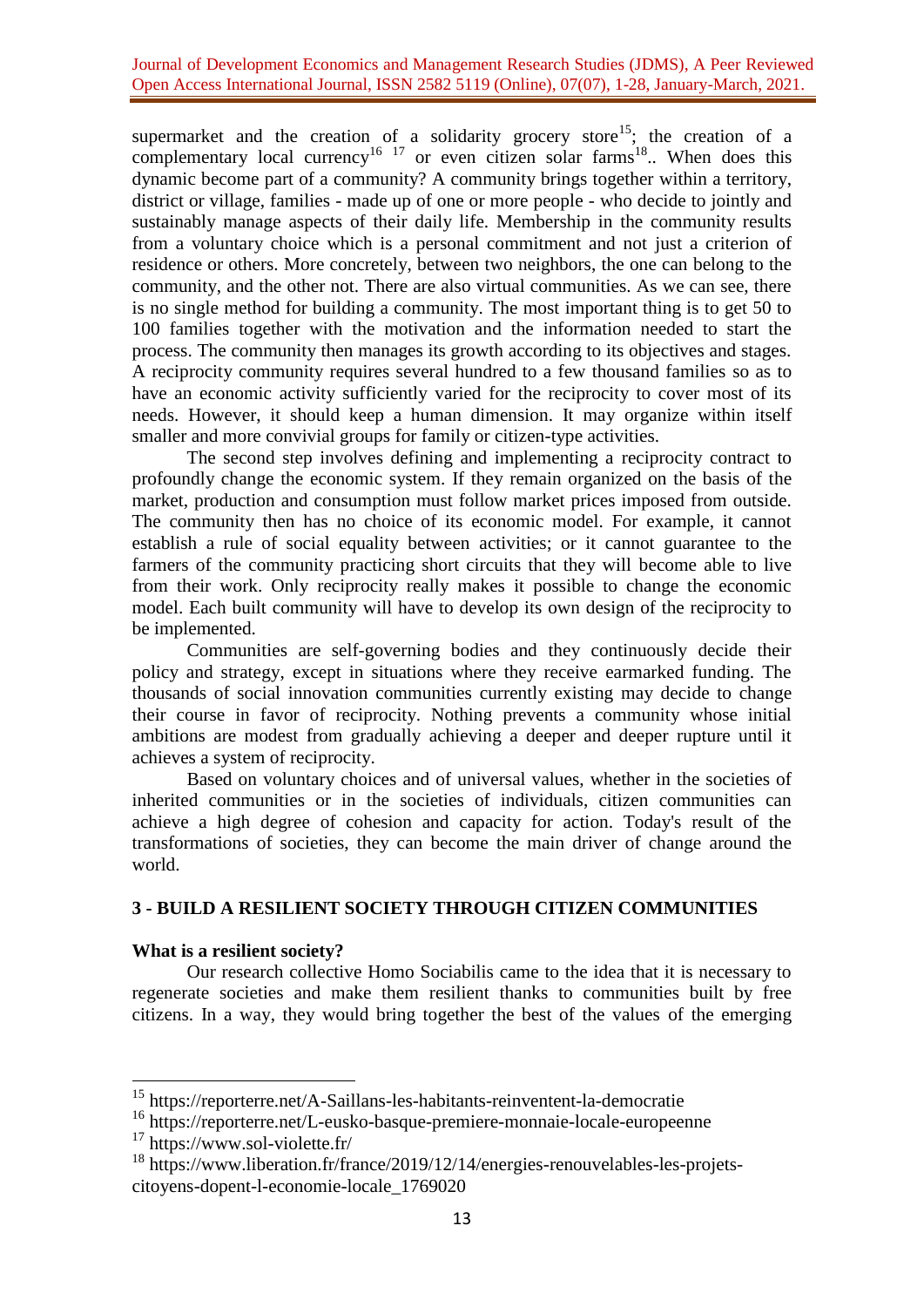world and those of the West<sup>19</sup>. In non-Western societies, the precious asset of the community and its reciprocity will be preserved, but it must be transformed. The citizen dimension needs to be strengthened, to boost resilience, block dictators and corrupt predators and initiate new models of endogenous economic development. This change has already started. In the Western world, citizen communities will be built to strengthen resilience and to change society. The growing need to change the economic model and to change society is a powerful incentive to leave individualism and embark on community building. A complementary path is that of engaging towards exiting the market anti-capitalist communities already created around the search for social innovations.

The Covid-19 pandemic and other global risks of the 21st century add additional motivation and urgency to the need to change models: it is the need to build a capacity to cope with these risks. Resilience is stability, resistance and transformation. Stability is the ability to face a shock unaffected, either by absorbing it or by escaping it. Resistance is a positive and dynamic action to counteract the components of this shock or to compensate for its effects. Transformation is a structural action that will eliminate or reduce vulnerability in the future. In the example of the pandemic, resilience has been nurtured by confinement and social distancing that provide stability; the practice of tests and hospital care that helps resist; and the discovery of a treatment and a vaccine that will transform vulnerability in the long term. Leaving capitalism and the market makes it possible to escape some of these risks or to mitigate them: it is the dimension of stability and transformation that is at work. The most unprecedented initiative will consist in changing society by building citizen communities where, until now, only the action of States and NGOs was considered. This may decisively energize the three components of resilience.

# **Building resilience in both types of societies**

**.** 

Building resilience first means taking stock of the Covid-19 pandemic. In community societies, the assessment of public policies, the role of NGOs and other forms of collective action is being taken. In the long term, the first resilience policy is economic and social development because it is a lasting and irreversible process which must translate into improved well-being. But it is also in terms of resilience capacities that we must now consider the different development paths. Given the weakness of health infrastructure, it is first towards containment and social distancing that actions against the pandemic have been directed, sometimes very early on. State resilience policies have often gone little further by force of circumstance. Another immediate effect is the economic and social crisis caused by the pandemic, which makes States even more impoverished. Societies of communities have been analyzed as societies where communities are stronger than States. Most of the burden of resilience in the face of the crisis now rests on their shoulders. Research today looks at the inventory and assessment of inherited communities in the face of these challenges. This will make it possible to measure the effectiveness of the transformations underway in these communities towards citizen communities, and to draw the most successful trajectories of change.

In rich and economically powerful countries, most of the resilience to the pandemic is provided by the State, which also ensures the mitigation of the economic crisis. The society has discovered an aptitude for and a taste for solidarity actions,

 $19$  Cf. Homo Sociabilis :  $2/$  La réciprocité, une vieille idée moderne (forthcoming).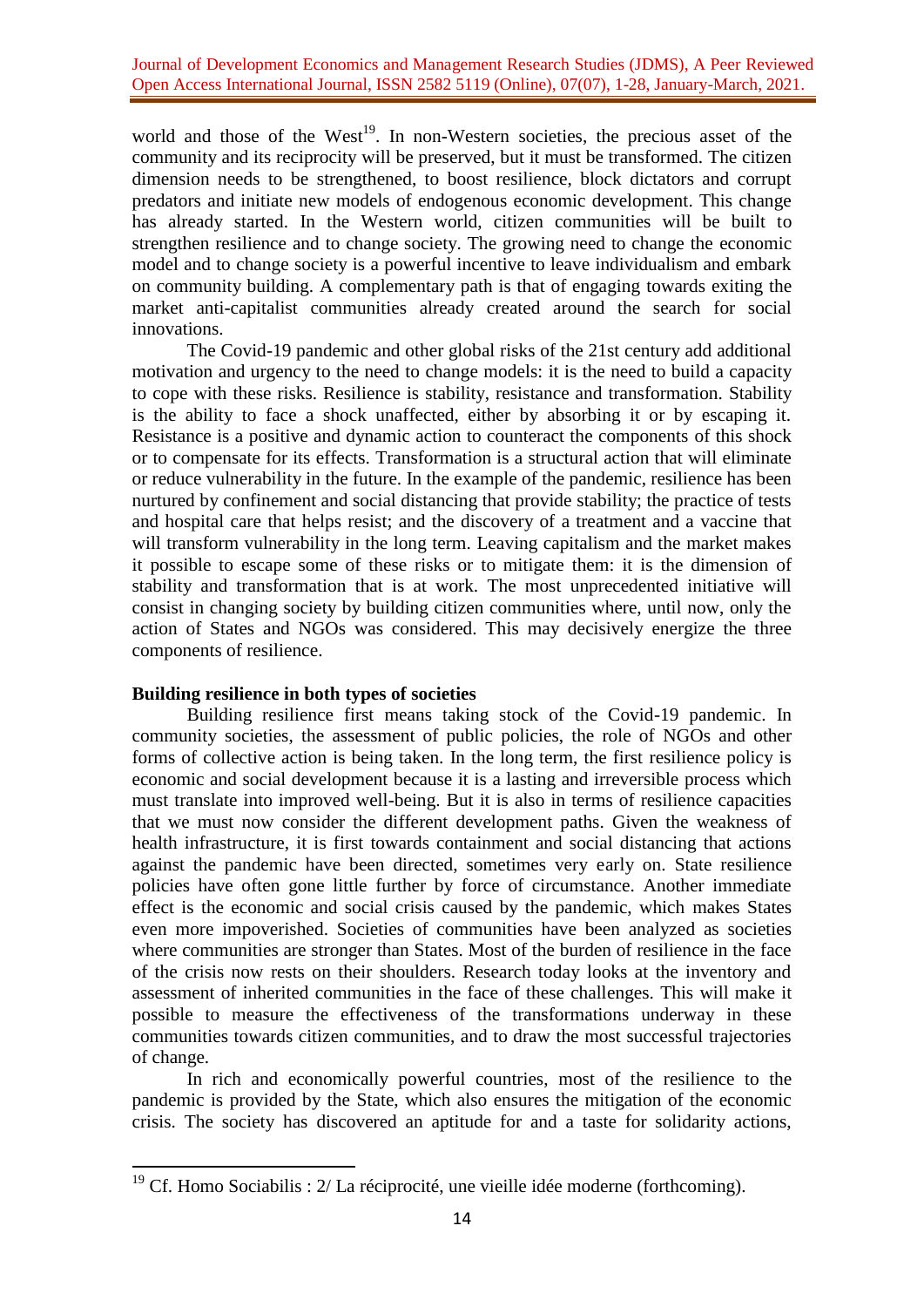which it would gladly like to consolidate. This makes the community perspective credible, if necessary. Many ideas are popping up: de-globalization, teleworking, new green deal, cancellation of public debts; the boundaries of the possible are receding, we find ourselves dreaming. But the examination of the proposals for disruption is disappointing. What emerges is first of all the return to the welfare State, to a relegitimized State as protector of the common good. It is the dream of a capitalism that returned in 1990 or 1973, but less globalized, less unequal. People already forgot that the welfare State is running out of steam, both too expensive and less and less effective. People forgot that the tax pressure has been rejected as unbearable by the populations, that our country is still cut in two by a social divide. People already forget that, whatever the reforming will at the top of the State, it ultimately ends up on technocracy, bureaucracy, lobbies, party routines, the rigidities of certain social partners, European constraints, etc.<sup>20</sup> The slowness of the response to the climate emergency is the most tragic example.

# **Society and the State in resilience in the West**

**.** 

We must face the facts: do not wait for changes from above, they will not come. It is up to society to act. In the 21st century, people are sufficiently educated and informed to no longer remain passive and expect everything from the State. The community option we advocate for rebuilding a vibrant, creative and resilient society is not directed against the welfare State. In the current pandemic crisis in France, the efficiency of the public hospital, the competence and the commitment of the health workers impress the whole country, which expresses its gratitude. Community building is not intended to replace the State, but to redefine its role, to redistribute tasks between administration and society. What should remain in the hands of the State? What will be advantageously provided by society, as long as it is organized? Building citizen communities is a solution to the dead end of the State crisis by refocusing its tasks and transferring to society what would be done better and at lower cost. The community option is above all a lever for change.

There are millions of us today who no longer wait for things to change from above, who want to deal with the urgent problems of our societies where the State is failing, starting with the climate, but also education, food, suburbs, poverty and others. These are all opportunities to create communities that will open social change. An example: there are a million school dropouts, very numerous in certain disadvantaged cities where despair and absenteeism reign from 13-14 years old. Only citizens' initiatives bringing together teachers, social workers, big brothers and families, elected officials and retirees in a sustainable manner will be able to rebuild hope and gradually eradicate the scourge of school failure in primary and secondary schools. It is the same for the other citizen projects which will be able to converge towards the positive approach of building a real alternative system. The communities carrying these citizen actions will provide everyone with an immense potential for initiative and inventiveness. In return, State administrations will have to be relieved of part of their activities. The fiscal pressure of States on active communities will have to be alleviated accordingly. When the time comes, it will be legitimate for the communities to become a new pillar of the institutions of the Republic in a renewed democratic system.

 $20$  Overcome the economic and social Impact of COVID-19 in Africa, Webinar among Young African Leaders Initiative 2019, 30 May 2020, YouTube podcast.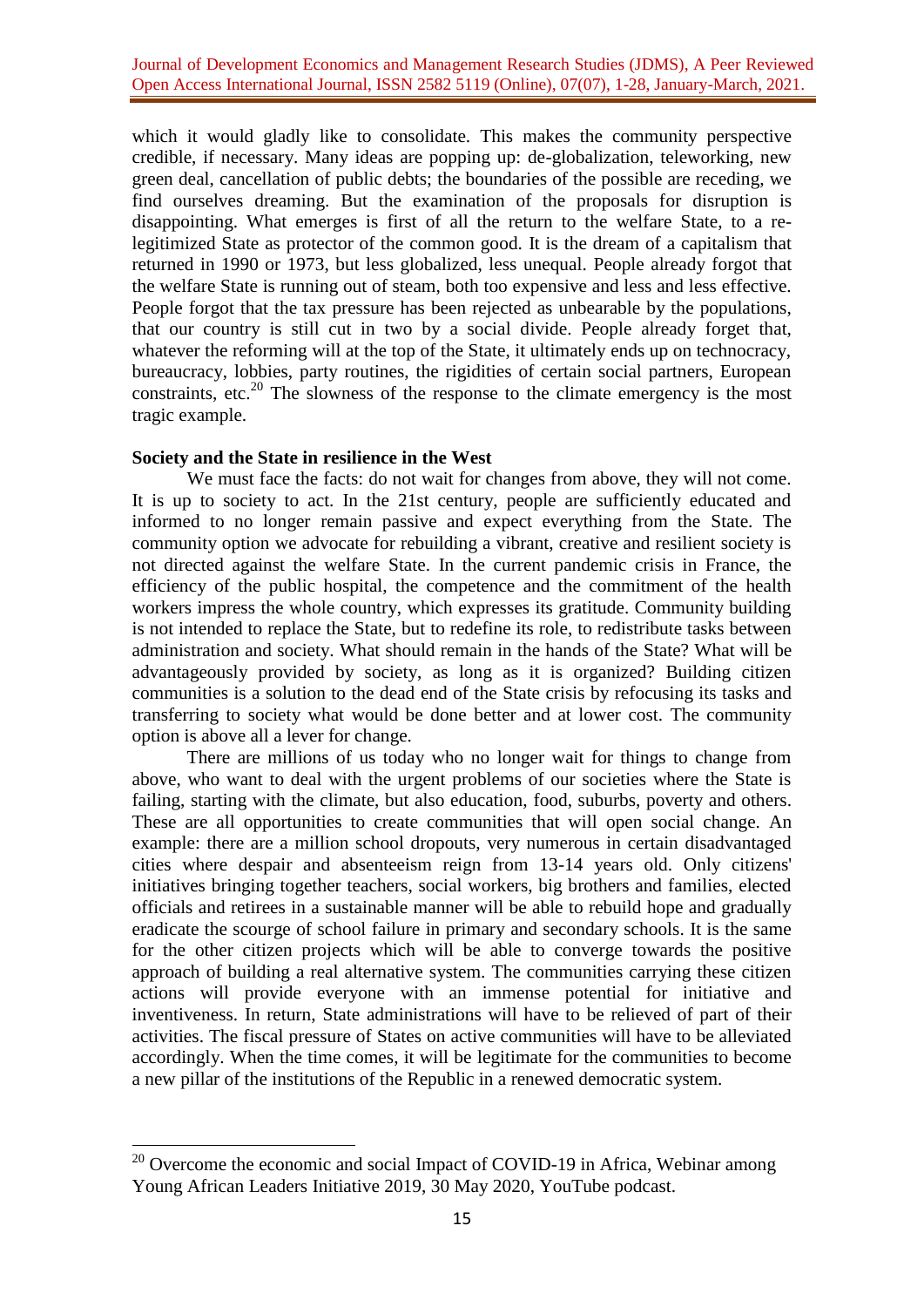# **4 - COMMUNITIES ARE NECESSARY TO ADDRESS THE RISKS OF THE 21ST CENTURY**

The multiplication of citizen communities is an essential condition for successfully facing the risks of the 21st century. We are talking here about planetary risks, which threaten all of humanity. These are recent phenomena. Black plague in the 14th century, cholera in the 19th century, influenza and HIV in the 20th century, some epidemics have already reached the planet, as have the two world wars. Things are accelerating today, and eight planetary risks threaten the 21st century, which succeed, without making them disappear, the 20th century' risks stemming from blocs, the arms race and nuclear weapons. Let us review these eight plagues of the 21st century.

### **Climate risks linked to the anthropocene**

The climatic risks is linked to the nearby and already present Anthropocene<sup>21</sup> associated with warming and climatic disorders, stemming from the production and capitalist productivist and extractivist model of production and consumption, generator of CO2 emissions and other greenhouse gases. This is the first of the planetary limits, the most serious of the three limits have already been exceeded in 2000. According to climatologists, the equivalent of the drop in CO2 emissions due to the Covid-19 pandemic will have to be repeated every year until 2030 to meet the 1.5° C or 2° C Paris Agreement target. It is therefore a huge challenge that must be met to escape a profoundly crisis. Almost all economic sectors are responsible for excessive emissions of CO2 gas. In 2015 worldwide, 81% of primary energy came from fossil fuels, which emit large amounts of CO2: 32% for oil, 28% for coal and 22% for natural gas. The only low-carbon sources: renewable energies 14% and nuclear 5%. 39% of GHG emissions are due to the production of electricity, 24% to transport and 19% to industry<sup>22</sup>. The digital sector itself with advertisements and Internet messages, data centers, 5G etc. is becoming a big consumer of energy. Mankind has become addicted to energy; its consumption has doubled in 40 years from 1973 to 2015. This addiction is very unequal: emissions per capita in 2016 were 15.5 t CO2 per year in the USA, 11.5 in Russia, 9.8 in Japan, 7.6 in China and 6.7 in the EU. On the other hand, in India the level is 1.9 and in Sub-Saharan Africa 0.7 t CO2. For these latter developing countries, where many rural areas are not even electrified, it is more a question of modifying the energy mix than of drastically reducing it. The main challenges will be to replace the production of fossil fuels (coal, petroleum) with renewable energies produced massively in the communities; to transform the transport system saturated with heat engines, sometimes as second hand from the West, and the heat strainer housings saturated with air conditioners; and to invent a low-carbon development model that does not reproduce the Western one, especially with regard to meat eating and overconsumption.

In the EU in 2016, 27.9% of GHG emissions came from energy production, 21.7% from transport, 11.1% from industry, 13.4% from residential and tertiary sector, 21.9% from agriculture and 4% others<sup>23</sup>. In 2019, Germany alone emits 22.5% of the EU's GHGs; the UK, Italy and France together emit  $31.5\%^{24}$ . The profile of France in 2019 is a little different with only 10% of GHG emissions, thanks to nuclear power;

 $21$  The anthropocene is the era in earth's history when human activities have a significant global impact on the earth's ecosystem.

<sup>22</sup> Chiffres clés du climat, Datalab, SDES, Paris 2019.

 $23$  Ibid.

 $24$  Eurostat 2019.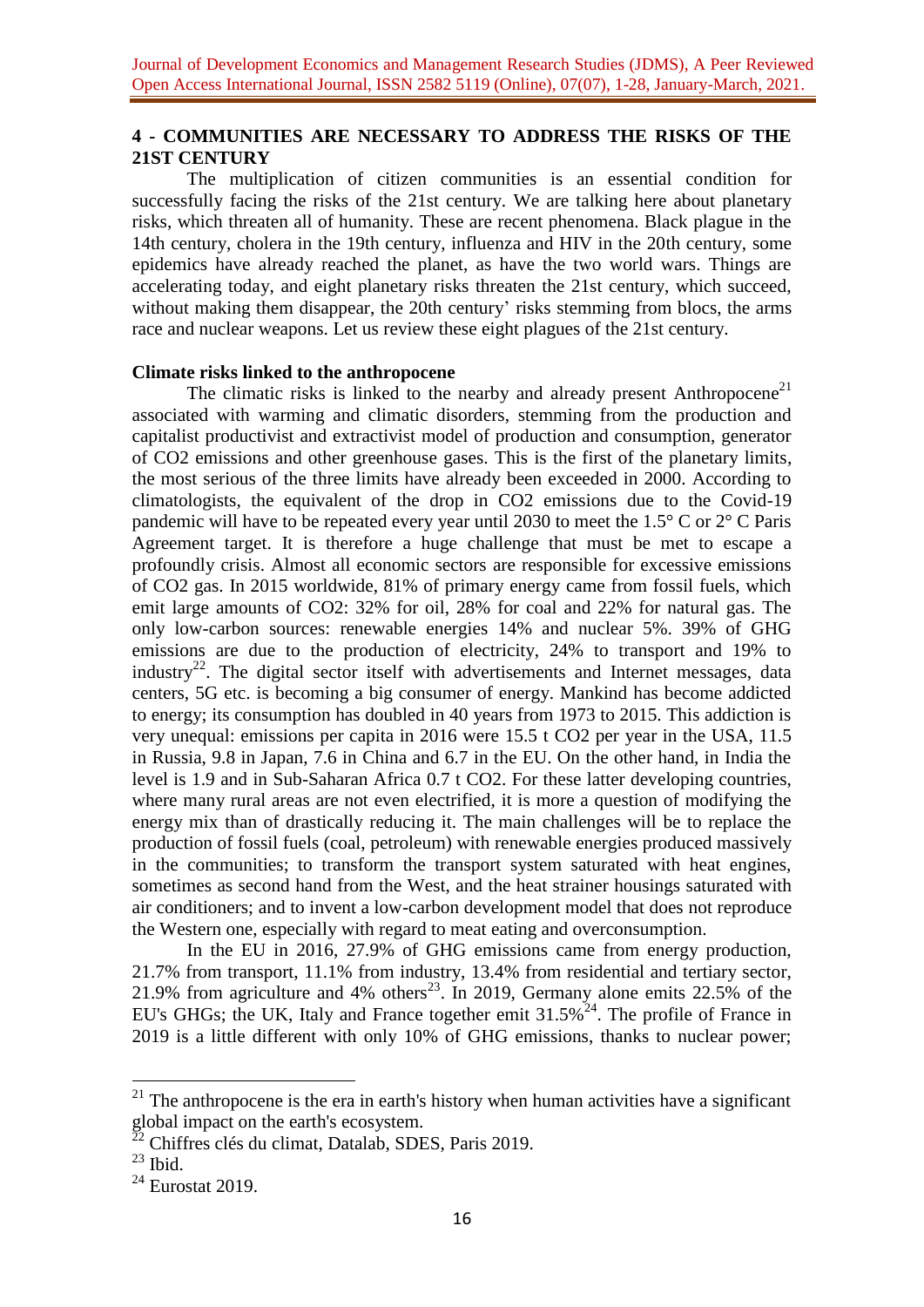otherwise: transport 29.7%, industry and services 25.8%, agriculture 18.9%, residential 11.7%, energy 10.9% and waste  $3\%^{25}$ . The carbon footprint of a French person is the equivalent of 11.2 t CO2, it must be 2 t per year to achieve the objectives of the Paris Agreement. The transformations induced by the climate issue are therefore immense. It is necessary to simultaneously modify the production of energy, the way of producing, the way of moving, of cultivating, of eating and of housing. The task rests as much on households as it does on businesses. States have to invest in renewable energies, rail and water for transport, and in incentives for households and businesses.

It is becoming more evident every day that the profound changes in the relationship with nature and in consumption patterns necessary to achieve these objectives will not be carried out under the sole impetus of States. It is up to society to take its future in hand. An organization into living and tight-knit communities will be infinitely more powerful and effective than resorting to NGOs alone. Consider three examples. It is long and expensive for States to switch mainly to renewable energies, and to make it accepted. Communities, alone or in groups, have ideal dimensions and modes of governance for agreeing, and then establishing wind turbines, solar farms and other decentralized renewable energy sources. In France, 15.7% of GHG emissions come from private cars, it is more than half of the entire transport sector. Inventing and generalizing the "green" car will be long and insufficient, it is individual possession that must be replaced. We can extend the idea of Ostrom and make the automobile a "common good" for individual use but owned by the community and which its members will respect for use. Similarly, livestock, mainly cattle, alone represent half of agricultural GHGs. Switching massively from livestock farming to horticultural crops and pulses without threatening the income of farmers and accompanying the change of diet of the inhabitants is a difficult and complex process. Bringing together farmers and consumers in civic communities will be an amazingly effective tool to accelerate and succeed in this great transformation. More than information campaigns and demonstrations, it is a daily transformative action that is needed to build a local economy with decentralized energy, disrupt mobility and consumption patterns, transform habitats and habits of entire populations.

# **Threats to biodiversity and natural environments**

**.** 

Besides the fight against climate change, the preservation of biodiversity is the other way to protect the conditions of life on Earth. Yet it was this planetary limit that was first exceeded. There is therefore urgency. Science has so far described 2 million living species, or about 20% of the total. Of 116,177 species that have been assessed in detail, 31,030 or 27% are threatened with extinction. We know that since 1990, an average of a quarter of insects have disappeared. Animal, plant or other, each living species is essential and participates in the balance of a natural environment, in CO2 or nitrogen cycles, in drinking water resources, in the protection and reproduction of the thin and fertile soil layer that nourishes flora and humanity or even in marine environments that make up the climate. Biodiversity is the key to the chain of life; it is the expression of the unity of the world. Some species have a special role for humans. Thus, the earthworm is a component of soil fertility, but 40% of its species are endangered. Natural pollination is crucial or important for three quarters of the world's agriculture, but pollinator species are in decline everywhere. Of the 20,000 species of bees, 40% are in danger of extinction. In France, 30% of bees disappear each year.

 $^{25}$  GHG emissions (CO2 equivalents), source: CITEPA/format SECTEN April 2019.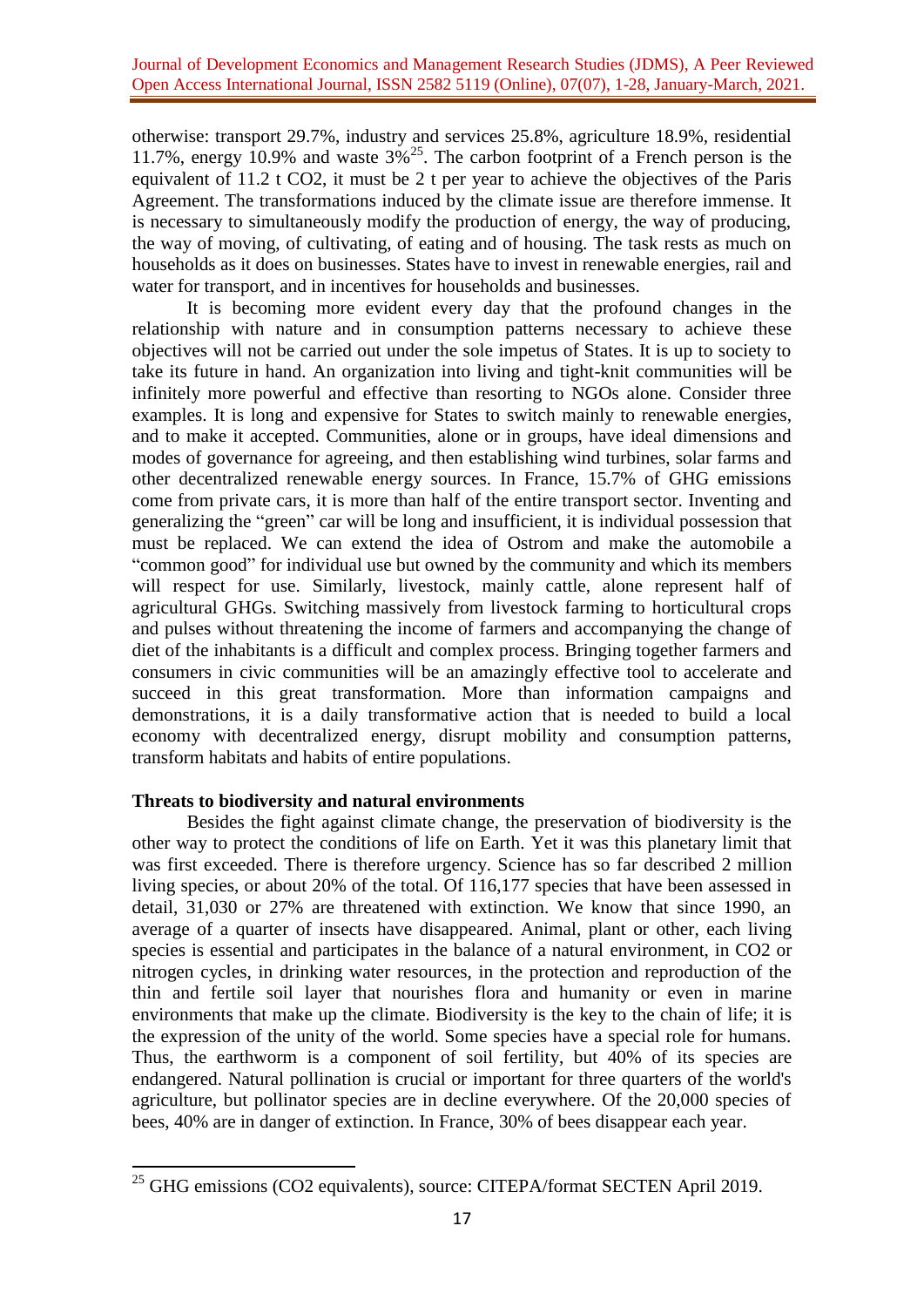Threats to biodiversity are manifold, from the excessive use of pesticides to the pollution of rivers, from the urbanization of soils to global warming. They all come from human action and its capitalist economic model. The main threat to species concerns their habitat which is destroyed, shrunk or disturbed. Emblematic of this destruction is deforestation caused by overexploitation of timber or by the expansion of cultivable land. We have been losing 5 million hectares of forest per year for twenty years, mainly in Africa and Latin America. Fires also destroy forests, either "spontaneously" caused by heat and maintenance deficit, or intentional to expand agriculture, or criminal in favor of town planning. Particularly disastrous is the Siberian "system" where fires, permafrost melting, and global warming are self-sustaining. A case in point of disturbed environments is that of marine ecosystems. The oceans and the ecosystems they support are endangered natural environments. Human activities such as overfishing threaten the survival of these ecosystems. The activity of these ecosystems contributes to capture 93% of the excess heat of the climate system and to store 30% of CO2, it is achieved by the reduction of biodiversity: thus the disappearance of phytoplankton depletes the CO2 capture reservoir that constitutes the oceans, as well as their degree of oxygenation. At the same time, massive deforestation of the continents reduces the CO2 storage capacity of natural ecosystems. The artificialization of soils caused by urban civilization is another source of shrinking habitats for living species. It also damages wetlands, vital for the water cycle. After habitats, pollution is the second threat to biodiversity: pesticides, sulfur dioxide, plastics, masks, industrial and mining discharges, water and waste treatment, toxic products such as nuclear waste or bee-killing neonicotinoids. Add to this overconsumption which encourages mining and deforestation, the agricultural system with its monocultures, GMOs, pesticides, chemical fertilizers and banned peasant seeds, global trade in animals and plant pests, which attack our rivers and coasts, our bees and our forests etc.

According to experts, the best way to respect biodiversity is to protect at least 30% of the planet by 2030. That would be a step before reaching 50%, which scientists advise. But we cannot expect States alone to achieve this goal, this is where communities come in. We need changes in individual behavior, corporate practices, within the agricultural sector… "To truly safeguard biodiversity, in addition to government policies, we all need to live in a more environmentally friendly way. (...) All of society must embrace the fight for biodiversity, just as it has embraced the fight for the climate" says an NGO<sup>26</sup>. The characteristic of a community is to have a territory that it manages as its common good or shared with other communities. Far better than States, it is communities that know ecosystems, the species that form them and the threats they face. By monitoring economic activities and opposing the artificialization of soils, communities energize ecosystems and biodiversity and maintain this world heritage of humanity that is natural environments. Likewise, write the researchers, in the face of clearing, "forests must be managed with those who live there. (…) Landscapes cannot be decreed. They are the result of the sum of the individual choices and actions of the men and women who live there, every day. (...) Deforestation is a human affair and it is urgent to give full place to the real decision-makers who have the future of

<sup>&</sup>lt;sup>26</sup> Brian O'Donnell, from US NGO Campaign for Nature

[https://www.liberation.fr/terre/2020/02/28/toute-la-societe-doit-s-emparer-de-la-lutte](https://www.liberation.fr/terre/2020/02/28/toute-la-societe-doit-s-emparer-de-la-lutte-pour-la-biodiversite_1779847)[pour-la-biodiversite\\_1779847](https://www.liberation.fr/terre/2020/02/28/toute-la-societe-doit-s-emparer-de-la-lutte-pour-la-biodiversite_1779847)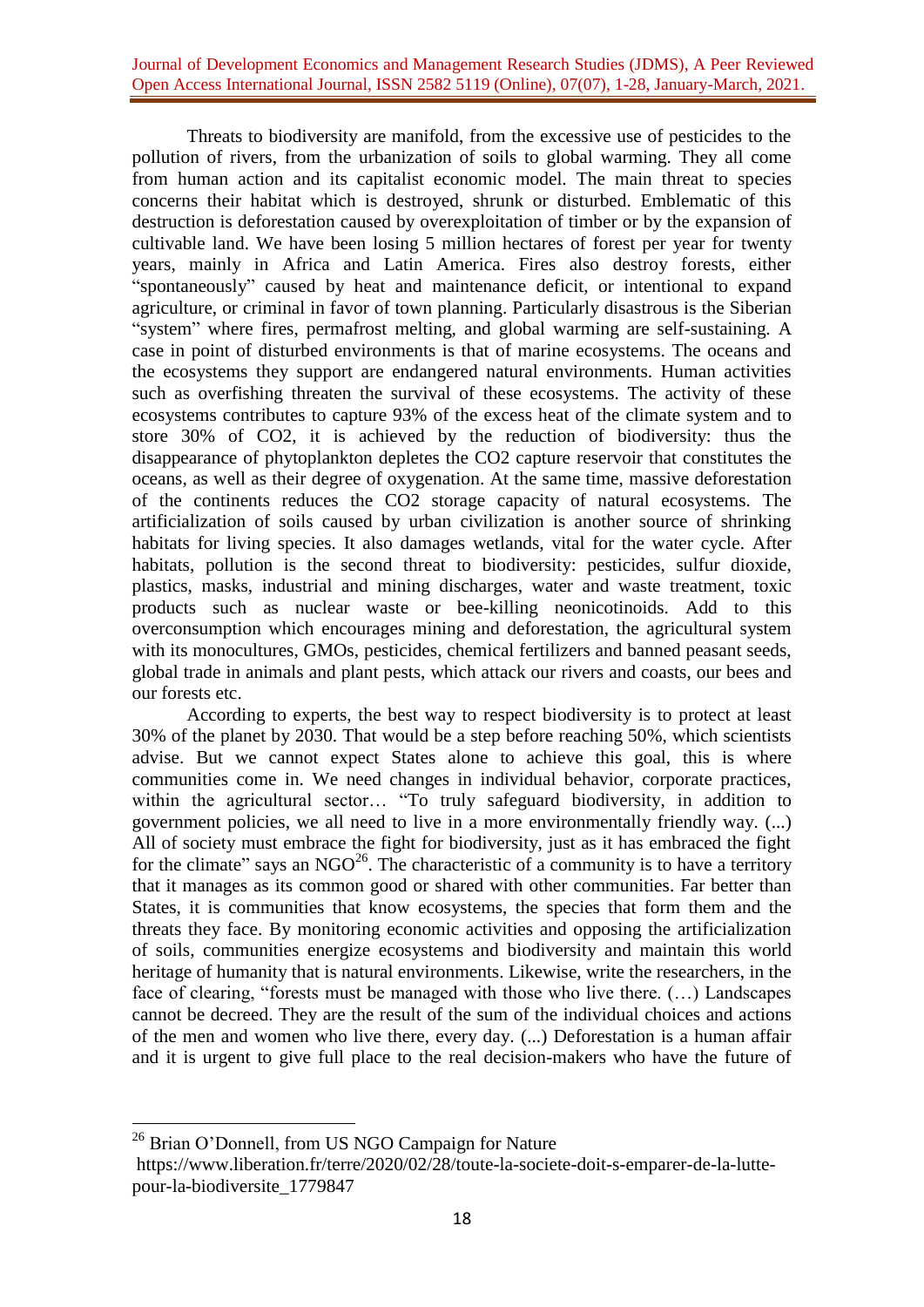forests in their hands"  $27$ . Here again, communities are the natural framework for the decentralized management of issues involving an active population, a local economy and ecosystems. This concerns the right balance between environmental, climatic, economic issues and the impacts on biodiversity, such as bioenergy depleting the soil, solar farms carrying out artificialization or reservoirs over the water for the irrigation.

# **Threats to global food security**

The important thing is to clearly identify the nature of this risk, because the threat of overpopulation is a myth. According to UN scenarios, the planet will probably have 10 billion inhabitants in 2050, up from 7.7 billion today. The average scenario for 2100 is 10.9 billion: the probable future is a demographic stabilization and not an uncontrolled explosion<sup>28</sup>. There are, however, real risks to world food security, the main ones being: the generalization of the conventional farming system of pure (unassociated) crops, intensive in chemical fertilizers and pesticides which threatens fertile lands which are still fragile; the generalization of the Western model of meat food, when 2/3 of agricultural land in the world is already devoted to breeding or producing feed for livestock; according to the FAO, there is a real risk of global food shortage due to the decline in biodiversity, particularly that of insects, which is the basis of our food systems around the world; global warming reduces arable land and soil fertility.

The solutions go through the transformation of the agricultural and food model: it has been shown that organic farming and protecting the environment can feed humanity better than conventional farming<sup>29</sup> and that knowledge-intensive agroecology and permaculture have performance equal to or even better than the latter<sup>30</sup>. A change in the food and agricultural model will feed the population in 2050 while respecting the environment, farmers and animal welfare<sup>31</sup>. These solutions go through an agriculture rooted in the territories, which covers its food and energy needs while respecting the ecosystem. It is the community that is the most favorable environment for carrying out this local peasant agriculture, where producers are in direct and daily contact with families, on the model of Japanese Teikei or French AMAPs. It must be said that one of the origins of reciprocity can be found in the millennial village farming community, where the work in the fields is carried out by the whole village on a rotating basis from one field to another. This model of mutual aid is far superior to the current practice of hiring seasonal outside workers. Irrigated agriculture is one of the origins of community agriculture, especially in Asia. The exercise of the property of communities, rural as

<sup>&</sup>lt;sup>27</sup> [https://www.liberation.fr/debats/2020/07/02/la-deforestation-est-une-affaire](https://www.liberation.fr/debats/2020/07/02/la-deforestation-est-une-affaire-humaine_1793032)[humaine\\_1793032](https://www.liberation.fr/debats/2020/07/02/la-deforestation-est-une-affaire-humaine_1793032)

<sup>&</sup>lt;sup>28</sup> <https://population.un.org/wpp/>

 $^{29}$  Badgley Catherine and al., Organic agriculture and the global food supply,

Renewable Agriculture and Food Systems, Cambridge University Press, 2007 ; Jacques Caplat : L'agriculture biologique peut nourrir le monde, Actes Sud, 2014.

<sup>30</sup>[https://www.researchgate.net/publication/291832974\\_Rapport\\_final\\_de\\_l'etude\\_Marai](https://www.researchgate.net/publication/291832974_Rapport_final_de_l) chage biologique permaculturel et performance economique -

Ferme du Bec Hellouin France ;

[http://www.bioalaune.com/fr/actualitebio/11188/ouilagriculturebiologiquepeutnourrirm](http://www.bioalaune.com/fr/actualitebio/11188/ouilagriculturebiologiquepeutnourrirmonde) [onde](http://www.bioalaune.com/fr/actualitebio/11188/ouilagriculturebiologiquepeutnourrirmonde) ;

<sup>&</sup>lt;sup>31</sup>[http://www.reporterre.net/LagriculturededemainselonAfterresbiologiqueprosperelocal](http://www.reporterre.net/LagriculturededemainselonAfterresbiologiqueprosperelocaleettotalement) [eettotalement](http://www.reporterre.net/LagriculturededemainselonAfterresbiologiqueprosperelocaleettotalement)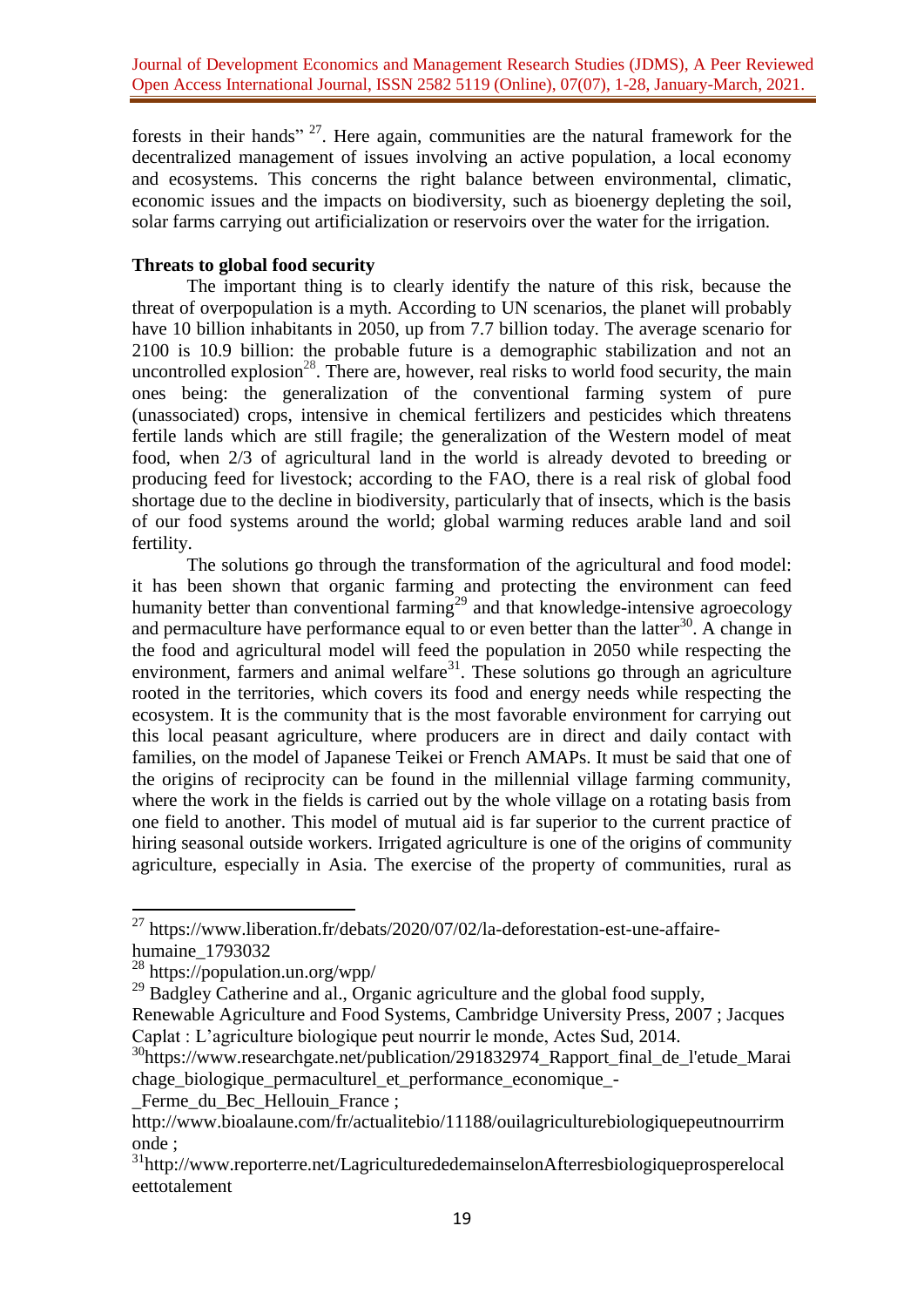urban, on cultivable land is the best solution to increase the number of citizen gardens, to rebuild ecosystems and to modify our diet. Another argument is the discovery of agroecology, in particular permaculture, which must be at the center of the agricultural model. This model can be qualified as knowledge-intensive agriculture insofar as pesticides and chemical fertilizers, which are capital-intensive, are replaced by natural agents each time specific, adapted to the soils and their environment. This "green" agriculture is only effective with communities that rebuild the social bond allowing the immense flow of knowledge necessary for the new agricultural model.

### **The risk posed by the global financial cartel**

At the top of world capitalism is a cartel of some 30 banks that govern the world economy, the foreign exchange market, the movement of interest rates and the movement of capital<sup>32</sup>. This oligopoly, created between 1980 and 2005, has won over experts from the Treasury and Banks, and ultimately States, to the idea of achieving financial deregulation and globalization<sup>33</sup>. It holds part of the debt securities of the States and is enriched considerably by the growth of the public debt. These banks are called "systemic" because they are so big that the failure of any one of them would be enough to collapse the world economy. This cartel today dictates the economic policy of States as well as the management of large companies which are financialized, which seek short-term monetary profit to pay large dividends to the investment funds that control them. The result of this cartel is an unparalleled global financial double bubble in stocks and bonds which creates a permanent risk of a global financial crisis, greater than that of 2007-2009. Like a black hole, this cartel feeds on financial crises: after that of 2007, it was able to be bailed out by the States for hundreds of billions of dollars, at taxpayer expense. The experts themselves admit that no one, not States, neither the EU, nor the IMF can stop this cartel, and that only "society" can perhaps do it. To sum up, the risk is twofold: permanent financial instability and repeated economic crises; a loss of sovereignty on the part of States and capitalist companies which cannot pursue autonomous strategies.

Communities seem to be an appropriate response to these risks. On the one hand, by developing non-monetary local production and exchange systems through reciprocity, or non-capitalist monetary exchanges, they succeed in exfiltrating the community economy from the grip of finance. If we succeed in ensuring by the community economy most of the basic needs based on a principle of equity, the communities will emerge from the bottom of capitalism and its inequalities and escape the associated risks. to the global financial cartel. The added value created in the communities will not increase the investment funds of the cartel. On the other hand, it appears that only a global movement of communities can lead many States to dismantle the global financial cartel, and in particular the States where these banks have their headquarters. Moreover, the exit from capitalism of thousands of communities will have weakened it beforehand: its multinational firms will lose the important market made up of community families and will see their global value chains dried up.

 $32$  François Morin : L'hydre mondiale, l'oligopole bancaire ; Ed. Lux, 2015. Their resources represented in 2012 50,000 billion USDs, that is to say more than the debt of the 200 States of the world; the currency created by commercial banks is ten times larger than that of central banks.

<sup>33</sup> Benjamin Lemoine : L'ordre de la dette ; Ed. La Découverte, 2016.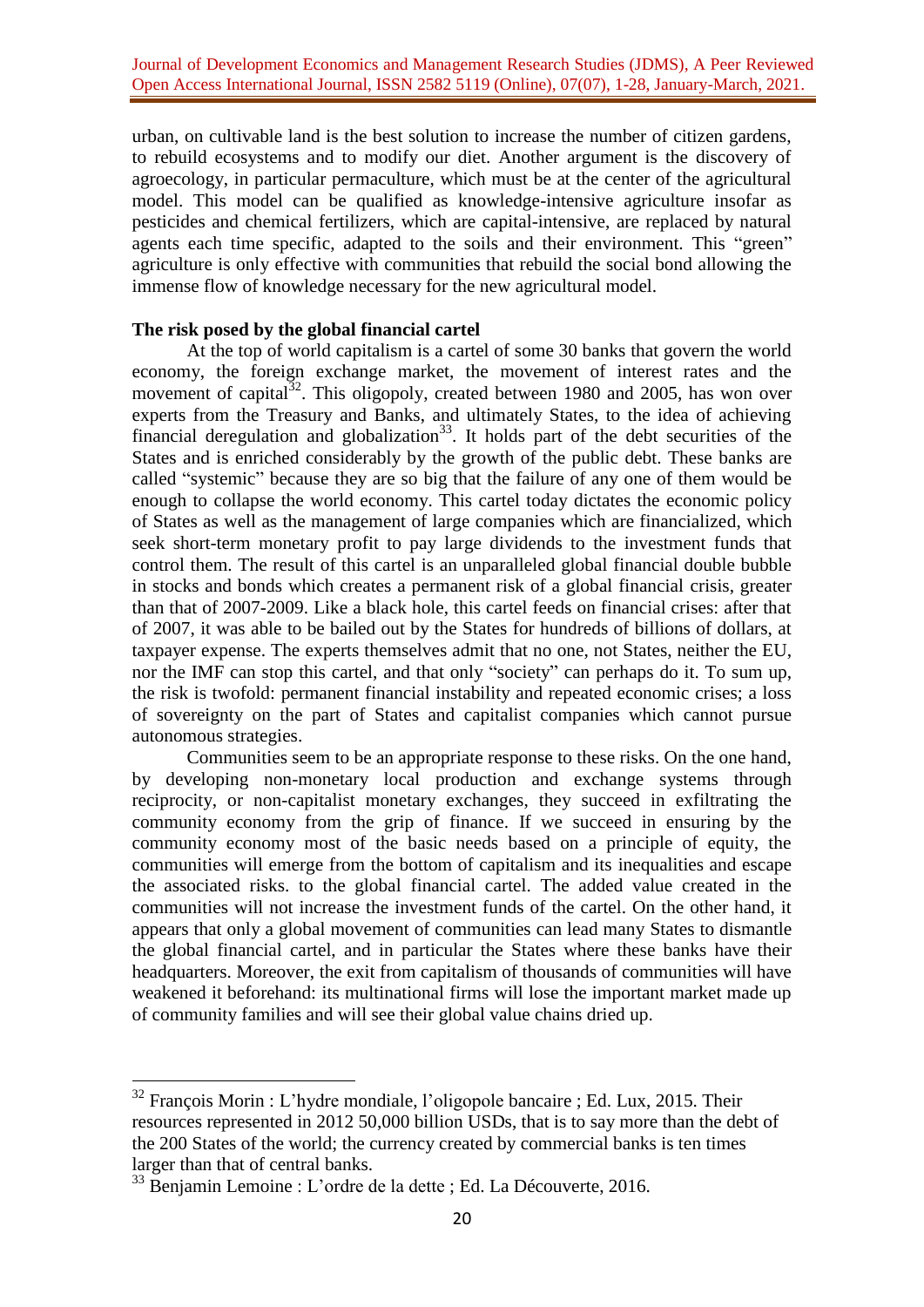### **The threat of global digital totalitarianism**

The digital revolution has not finished disrupting our ways of working, our lifestyles, our ways of relating and of forming society. It provides exceptional service and increases the performance of human activity. It facilitates production, training and our daily lives thanks to the personal computer, the Internet, access to knowledge, robots, artificial intelligence, smartphones and even social networks. But this digital revolution also carries serious threats, which are sometimes difficult to spot. Several technological revolutions have marked capitalism: loom, steam engine, electricity, automobile, petrochemicals. Two peculiarities distinguish the digital revolution: the degree of concentration of global digital capitalism and the unparalleled depth of its penetration into household life. Three developments raise fears of global digital totalitarianism.

First, is the extreme concentration of digital power. This is the inverted pyramid effect: in the digital world, almost all of humanity relies on a few firms. Apple, Alphabet / Google, Microsoft, Amazon, Berkshire, Alibaba, Tencent, Facebook, Exxon, Johnson are the ten largest multinationals in the world, together they are worth 5,000 billion USD in market capitalization in 2017, the equivalent of the production in Japan, the world's third largest economy. This "top ten" includes 8 American and 2 Chinese companies. Seven of these firms are in the Internet economy, each with hundreds of millions of customers worldwide. This oligopoly is called GAFAM: Google, Apple, Facebook, Amazon and Microsoft; we can add Samsung, Huawei and a few others. Never have private companies had such financial and commercial power, far greater than that of most States. They distribute their production over the entire planet, ignore borders and laws, practice large-scale tax evasion, making the world market a liquid space where nothing can stop them. They control innovation and standards in the world by systematically buying start-ups and compatible patents, the others have almost no chance of breaking through. Champions of accelerated renewal, they impose their products on us and largely define our needs. The "Tech", the digital economy, dominates global capitalism today.

The second threat is that of controlling individuals who have become captive clients. Digital power is imposing on us its computers, televisions, mobile phones, operating systems, browsers, search engines, software, clouds, data centers, social and telephone networks with the issues on the 5G, and its content with media platforms like Netflix or Amazon Prime. The oligopoly strategy is clear: Google is launching its phone, Facebook has bought Instagram, Microsoft is preparing to buy Tik Tok. Apple and Google have acquired the European anti-Coronavirus software market. Facebook is trying to create its own digital currency, Libra, which would compete with the euro and the dollar. Never have a few private interests been so important in the lives of billions of people. This accelerating and unopposed monopolization of digital power allows it to earn billions in market capitalizations at the expense of its captive clients and carries the seeds of totalitarianism.

Finally, it is the intrusive dimension of Tech that threatens us. Here we enter a set of "gray" practices, bordering on legality, to completely illegal actions. Any connected digital product represents access to the private sphere of individuals and families, which will be even more easily intrusive as it is standardized. Also, any monopoly of access to connected objects, cookies and other personal data is already a risk of intrusion. The fact that private exchanges are managed in messaging and social networks by private interests that no one controls is already a problem. The Post was a public service. The installation in smartphones of chat applications, video conferencing like Zoom and social networks like Facebook or Tik Tok gives them access to all the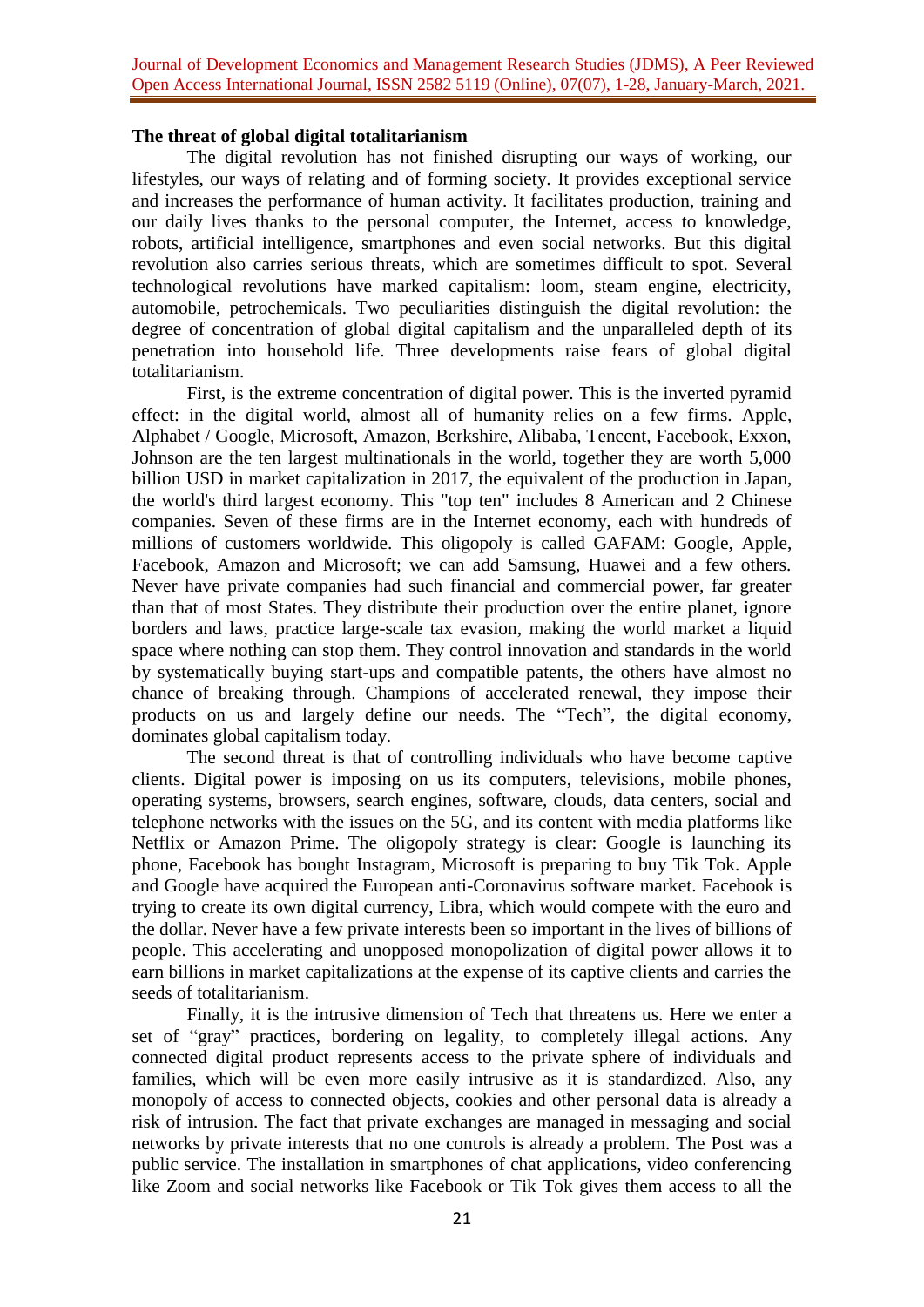images, information and data contained in these phones. Legality is violated by the frequent practices of the digital power of reselling customers' personal data. In social networks, the GAFAMs each arbitrarily practice their own ethics in matters of censorship, imposing their own "rights" on clients, which ignores any democratic vision of law. Facial recognition, another innovation with serious consequences, is a completely intrusive practice that allows access to personal data from photos of faces. The peak is reached with the installation in millions of homes of "voice assistants" who listen and sometimes record private conversations of families.

The preceding observations allow us to underline the totalitarian violence represented by the exercise, without checks and balances, of the digital power of a few over billions of customers. The digital intrusion capacity is a boon for totalitarian States, cyber terrorists, acts of espionage and war, racketeering, blackmail, media lynching and other private criminal activity. The risk is that, through extraordinary technological objects and services, a small number of private interests and certain States will be able to shape our desires, organize our overconsumption, monitor our activities and our opinions, threaten our freedoms. The private sphere is more than threatened, which is the foundation for the formation of opinions and the exercise of reason, citizenship and democracy.

This threat may increase with the advent of Artificial Intelligence (AI). It is a technology based on mimicking the human brain with artificial neural networks connected to each other. This helps replenish the brain's cognitive faculties such as "reading", learning and even creating. Of course, AI does not reproduce all the capabilities of the human brain: consciousness, free will, emotions, ethics, meanings, psychology, opinions, socio-psychoanalysis and uniqueness of individuals are essentially beyond the reach of AI. But its capabilities are infinitely superior to digital: AI can find and read its data itself, and with basic data a million times less, it can solve problems a million times more complex than digital, because it will manufacture its solution algorithms itself. The AI revolution reduces the computer to the level of the abacus. Even more than the digital revolution, the 21st century is the century of the AI revolution. It will transform the daily life of humans much more profoundly than the microprocessor and the personal computer did. Robots and learning tools, prevention of natural hazards, medical diagnosis and treatment, soil analysis and agriculture, autonomous car, water management, spatial conquest, erasure of languages, etc. AI will do more wonders than the computer has ever done. But the threat of technological totalitarianism is also multiplied. The uses of AI will develop in the laboratories of GAFAM and large multinational companies, in powerful and energy-rich economies. The power of Tech will redouble to impose on us its generations of products to be replaced every two years, to shape our needs and our lifestyles. Cross-checking of files, tracking and generalized facial recognition, deep fake, in-depth filing and mobility control in the name of marketing, threats to individual freedoms, intrusions and the risks of the erasure of the private sphere will continue and multiply. Totalitarian States will be able to consolidate themselves, and authoritarian and manipulative temptations will grow among others. Will AI and Tech give credit to the Philosopher Raymond Aron, who wondered whether democracy would have been nothing but an enchanting parenthesis?

Yet the digital future is not written, the worst-case scenario is not fatal. It is possible to escape submission to Tech. The control and regulation of digital technology can gain momentum under pressure from society and States. The overconsumption of digital objects can give way to reasoned use. Linux is not dead and technological variety can flourish again thanks to the inventiveness of decentralized engineers and creators.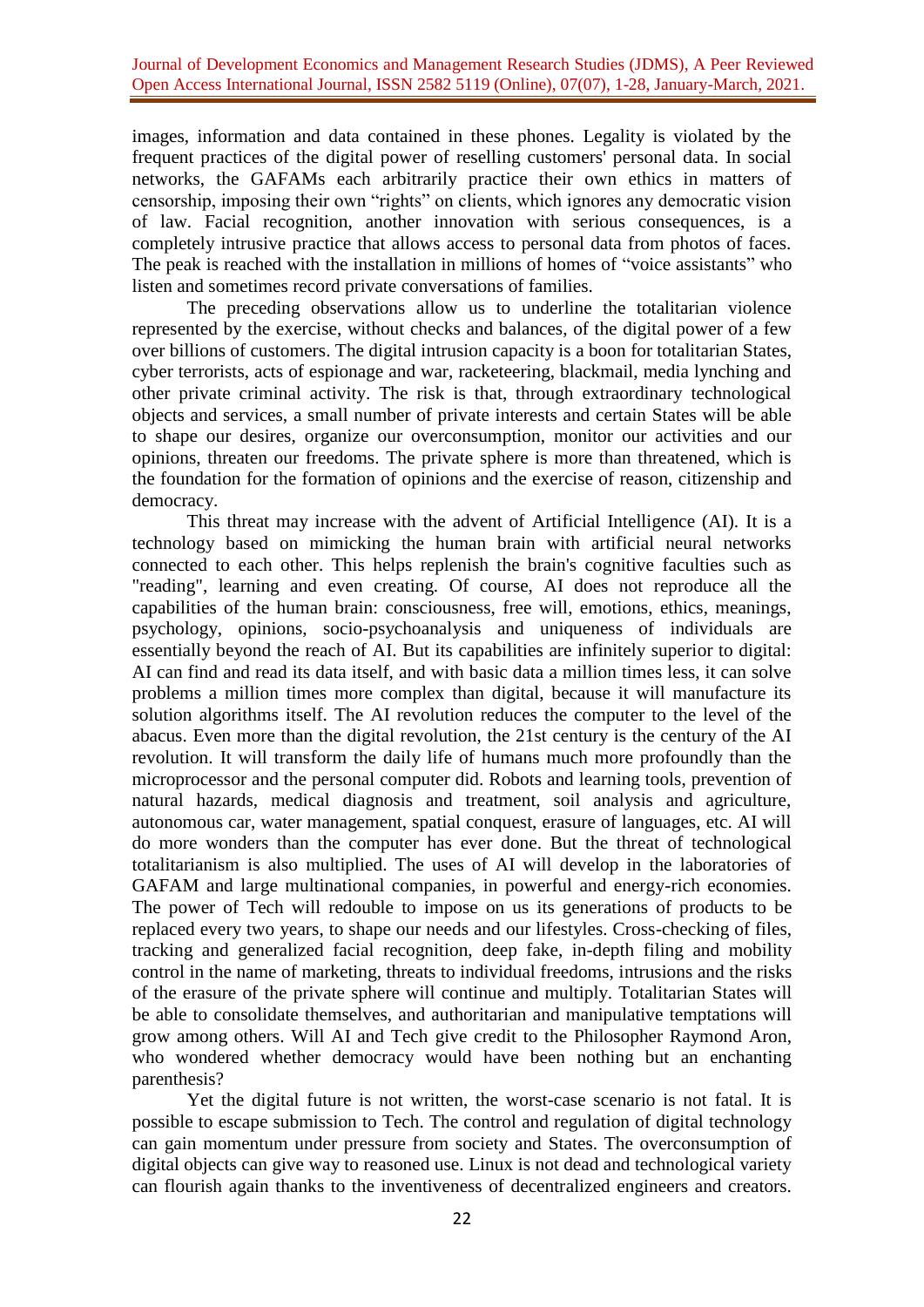## Journal of Development Economics and Management Research Studies (JDMS), A Peer Reviewed Open Access International Journal, ISSN 2582 5119 (Online), 07(07), 1-28, January-March, 2021.

Just as we have learned to eat better, as we are discovering low-carbon and peaceful mobility, we will invent non-capitalist, sober and convivial digital diversity. Communities are the effective instrument for society to regain the initiative over this oligopoly. Labfabs and startups will be able to prosper thanks to the reciprocity that favors exceedingly small businesses. Digital totalitarianism massifies in the extreme the citizens transformed into profiles and identifiers; the liquefied societies become simple databases. Building communities will allow societies to regain variety, consistency and capacity for action. Better still: AI offers opportunities for decentralization, for the return of skills and initiatives to society, to those below. Thinking and innovative units that communities can become are able to capture AI in equivalents of laptops and smartphones. They will thus be able to offer technological alternatives, escape the monopoly of Tech, develop not only competitive products, but also technical centers, research activities of international level, and even "outside" universities, training and diplomas. higher education. In this way, AI may help transferring skills and tasks to society that are now reserved for the State.

#### **Political risks arising from the legitimacy crises of regimes after 1945**

Added to the risk of digital totalitarianism is the erosion of post-war democratic regimes. This erosion is manifested by the withdrawal of around 50% of voters from the electoral game and by the rise of populist movements. The hardly renewed political supply from parties with ideological foundations and locked in partisan logic and apparatuses, as well as strong electoral absenteeism are eroding representative democracy as a republican model. The mechanisms of democracy allowing the expression of opinions and the representation of interests are increasingly working poorly. Its contamination by social networks adds totalitarianism to social relations when it manifests the primacy of beliefs over reason, a violent intolerance to different opinions and a culture of hatred and stigmatization. These attacks on democracy weaken the legitimacy of elected powers, whatever they may be, and therefore the capacity of States to deal with problems and risks. However, the climate emergency and the profound changes in society, present and future, make the regulatory political function even more necessary. The threat of digital totalitarianism adds to the urgency of the situation, to the populations' need to regain autonomy and openness to others. It increases the risk that societies will lose the know-how of together living and openly tear each other apart.

The creation of thousands of communities seems to be the answer that is needed to face the totalitarianism of digital and AI, and restore confidence in politics and democracy, to restore a full and active society, and a capacity to live together. Populations and families will be able to find a daily environment that is familiar to them, which does not add worry but, on the contrary, confidence and friendliness. The community economy with reciprocity protects the basic needs of its members from capitalism and its threats. The community of interest among members confers strong social cohesion that facilitates mastery of the largely unpredictable effects of the digital revolution and artificial intelligence, and their use as a social bond.

Based above all on direct contacts, the community reintroduces transparency. It makes it possible to rebuild true links, to escape rumors and beliefs and to rebuild a private sphere there, a condition of freedom and citizenship. The political function is regenerated around the management of the real common problems of daily life; it makes it possible to relearn to listen, to accept different opinions, to debate and to argue. The exercise of community conduct in a direct democracy capable of bringing out a common will and of having it applied is the best crucible of democracy. The political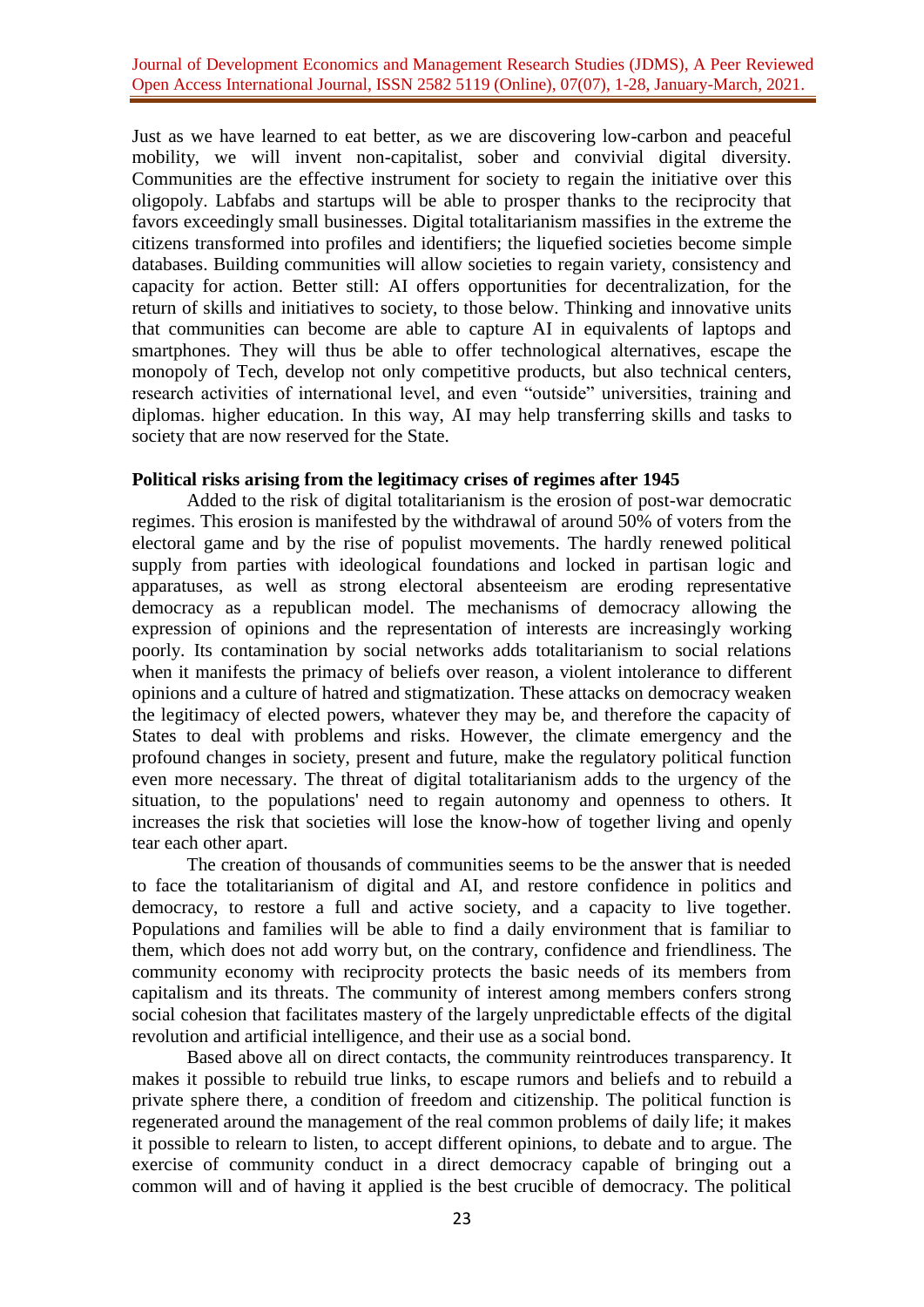crisis and the uncertainties associated with the digital revolution and AI put the role of steering in society at the forefront. It is about leading an unprecedented change in its depth and speed, to face multiple global risks, without losing social cohesion. This is exactly the description of the political function in society which can only be reconstructed by descending into the communities. The community helps to build and preserve an inclusive society. It is the condition for making society a thinking and acting force. This citizenship that is being rebuilt from the bottom-up will be consolidated through the expression of opinions and preferences on national issues managed by States and through the global dialogue of communities on global commons.

# **The challenges linked to demographic imbalances and migrations**

A growing number of experts believe that the demographic shock that awaits the planet by 2050 will be even greater than the current digital shock. This shock has two dimensions: the overall demographic change and that in the age structure of the populations of each country<sup>34</sup>. China, Japan and Russia would lose 38 million, 20 million and 15 million respectively, and Europe would stagnate at a minus 5 million. On the other hand, North America would gain 75 million inhabitants, India 334 million, and Africa 1,300 million, including 130 million for North Africa. Even if Africa is then making a real economic take-off, we can expect strong migratory pressure on Europe in terms of push, especially from neighboring North Africa. This is without counting possible waves of political refugees from the Levant or South Asia and future climate refugees. The declining countries, on the contrary, will face a very strong ageing of their populations. Europe will see its population over 65 grow by 50 million and will therefore face very important new needs. But above all, Europe will lose 50 million workers by 2050. This means that in order to keep its level of wealth, its standards of living, Europe should welcome tens of millions of people in working age: that is the migratory pressure in terms of pull.

This double challenge of the ageing of the population and the welcoming of outsiders is particularly critical for European societies, which are proving to be ill prepared. The organization of society in communities can respond effectively to this challenge, it is perhaps the only possible answer. If nothing changes in individualized Western society, these 50 million seniors will either cram into specialized establishments where non-variety creates considerable sociological problems and where epidemics are wreaking havoc, or else sink into isolation which is their main cause of death. Community societies around the world have part of the solution with extended families housing their elders: the first instinct of a child who marries and builds his house is to plan to house his elderly parents there. Urban apartment living does not always make these situations possible, but the principle of community assistance has led to the invention of many solutions for the socialization of seniors to prevent segregation or isolation. The community based on the economy of reciprocity is also the best instrument to allow societies to welcome the few hundred thousand to several million foreigners necessary to maintain productive activities and the standard of living and to preserve the right of asylum. The mechanism of reciprocity, by nature, means that the wealth of the community rests on the number and variety of know-how of its members. The community is the most inclusive form of social organization, the most open to new

 $34$  Europe 2050 : Suicide démographique, Question d'Europe n°462, Fondation Robert Schuman 2018, [https://www.robert-schuman.eu/fr/questions-d-europe/0462-europe-](https://www.robert-schuman.eu/fr/questions-d-europe/0462-europe-2050-suicide-demographique)[2050-suicide-demographique](https://www.robert-schuman.eu/fr/questions-d-europe/0462-europe-2050-suicide-demographique)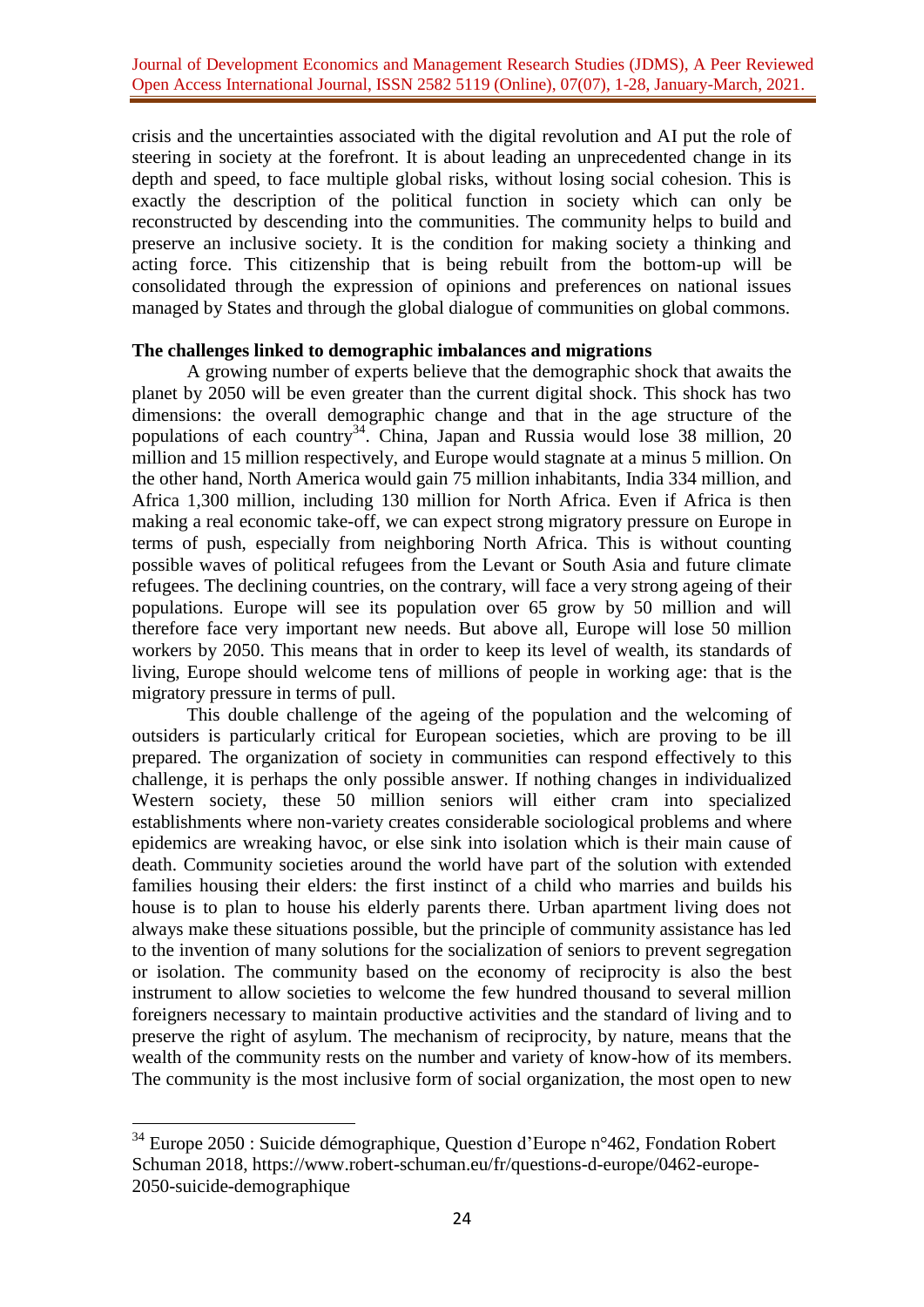members. It also has the advantage of pedagogy, of making immediately visible what the community gains by welcoming new members, while populations may doubt it at the macroeconomic level.

# **The risks of global viral epidemics linked to zoonoses**

Zoonoses are diseases grown in wild animals and transmitted to domestic animals and humans. There are approximately 5,400 species of mammals that naturally harbor 460,000 species of viruses, the majority of which are harmless to humans. These viruses sometimes leave their natural host called their "reservoir" - for example the bat for the Ebola virus in Liberia and the Covid-19 in China, or the rodent Calomys for the Chapare virus in Bolivia - to disperse between several species. Viruses are also spread in species that serve as a "dead end" where the virus is destroyed, or accepted but not transmitted, such as some snails for bilharzia. There is then a "dilution effect" of the pathogen. But sometimes these viruses arrive in "competent" species, which will transform the virus to adapt it to humans, for example the civet for SARS or the pangolin for Covid-19, or even monkeys, cattle and domestic animals: we then witness a zoonosis, a disease that affects humans, often hemorrhagic fever or respiratory syndrome.

These zoonoses have always existed all over the world but often retained a local dimension, washing up in a few tropical villages, or regional when the conditions for propagation are not met. But sometimes, depending on the environment and human behavior, near cities and metropolitan areas, the zoonosis becomes international or global: it is a pandemic<sup>35</sup>. There have always been pandemics of microbes, viruses or parasites. But for fifty years the pandemics have multiplied: malaria, HIV, Ebola, dengue, Zika, chikungunya, Lassa fever, Sars, H5N1, H1N1, MERS, Lyme disease, avian influenza, Covid-19; this is called "the great acceleration". What is going on? Behind every zoonosis, there is human action. Capitalist extractivism is all about making nature something that belongs to humans, when in fact they are part of nature. This extractivism manifests itself first in the destruction of natural environments and the deforestation for the benefit of intensive industrial monocultures in order to produce ever more cattle and soybeans to feed them. Instead of making viruses regress, the destruction of biodiversity increases the risk of epidemics by slowing down the dilution effects caused by the disappearance of the species that act as a barrier between viruses and humans. Likewise, when we deforest, carrier animals lose their habitat and get closer to domestic animals and cities. Poor development, industrial agriculture, intensive livestock farming, urbanization, mass tourism, the explosion of air transport, global hyper connection bring together species that would never have met naturally, and cause pandemics. We believed that antibiotics and vaccines had eliminated infectious

<sup>35</sup> Antoine de Ravignan : Biodiversité, Derrière l'épidémie, la crise écologique, Alternatives Economiques, 30 March 2020. [https://www.alternatives](https://www.alternatives-economiques.fr/users/antoine-de-ravignan)[economiques.fr/users/antoine-de-ravignan](https://www.alternatives-economiques.fr/users/antoine-de-ravignan)

ANFIBIA : Coronavirus : La destruction des écosystèmes par l'humain favorise l'émergence d'épidémies, Buenos Aires, 28 March 2020

[https://www.courrierinternational.com/article/coronavirus-la-destruction-des](https://www.courrierinternational.com/article/coronavirus-la-destruction-des-ecosystemes-par-lhumain-favorise-lemergence-depidemies)[ecosystemes-par-lhumain-favorise-lemergence-depidemies](https://www.courrierinternational.com/article/coronavirus-la-destruction-des-ecosystemes-par-lhumain-favorise-lemergence-depidemies) 

Collective : La prochaine pandémie est possible, rompons avec le déni de la crise écologique, Libération, 8 April 2020 [https://www.liberation.fr/auteur/20696-un](https://www.liberation.fr/auteur/20696-un-collectif-d-ecologues)[collectif-d-ecologues](https://www.liberation.fr/auteur/20696-un-collectif-d-ecologues)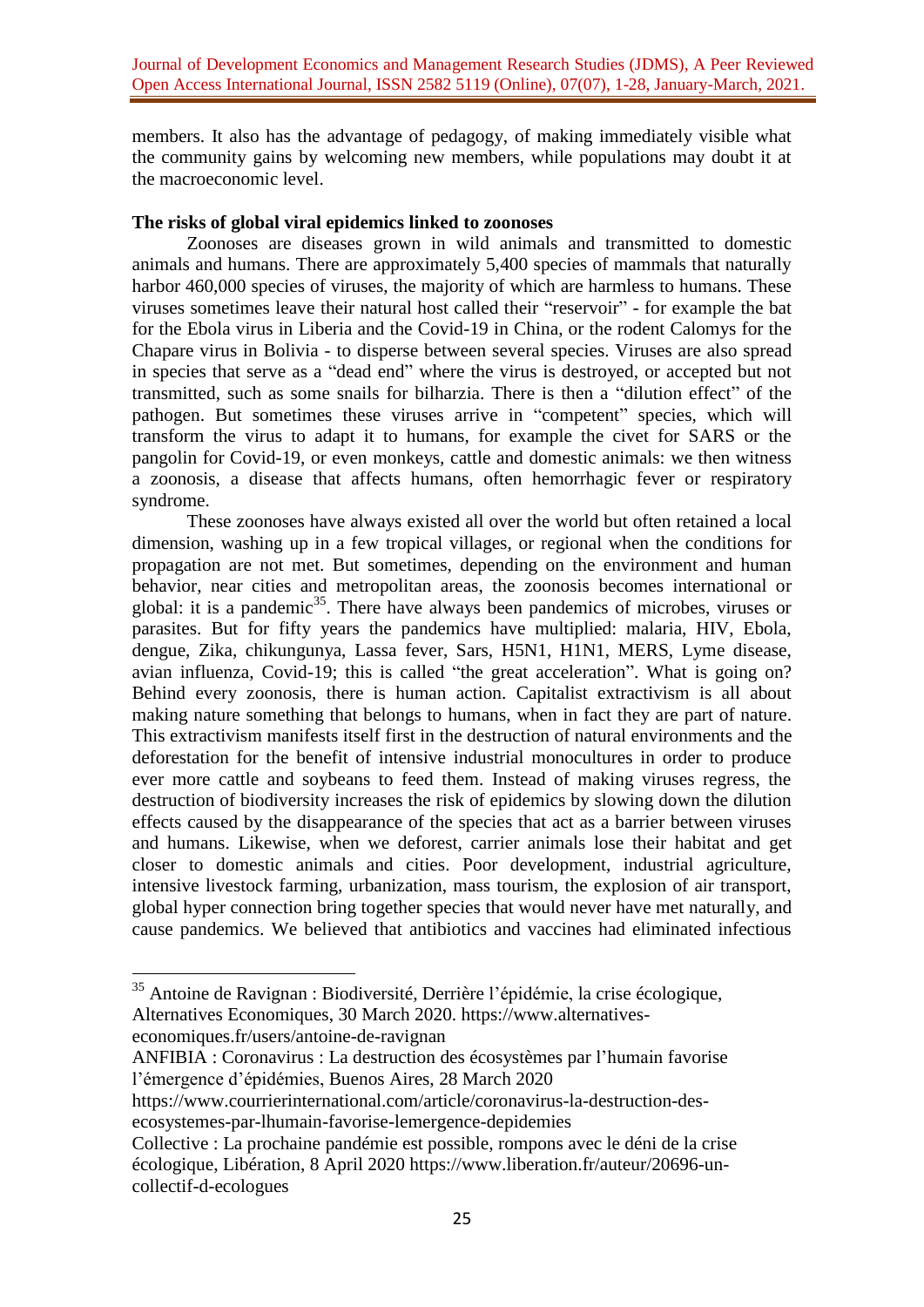diseases, we realize that humans do not control everything: it is nature's revenge. The real solution is the action of populations and communities to enrich biodiversity, protect and enrich natural environments in order to restore nature to its rightful place.

More pandemics will come, we must be prepared to live with this threat. We must therefore learn some lessons from Covid-19. Today, the momentum of solidarity in the face of the Coronavirus is fantastic, admirable. Never has the need for profound change been so shared and ideas are flowing. The generous heart asks only to beat again in daily actions. We dream of real, profound, lasting change. How can communities to be built meet these aspirations? On the one hand, they are entirely based on the values of solidarity and assistance, collective action and support for the most vulnerable. We find in the conduct of the community the same sensations as during confinement, the same pleasure of altruism. On the other hand, to last, the energy of generosity needs to transform into positive action, into a common project that is concrete and immediate, palpable. The construction of thousands of communities on a human scale, in neighborhoods and villages, meets this need. The celebrations of the courage of caregivers, the recognition of the indispensable role of the "invisibles", cashiers, delivery workers, cleaners, nursing assistants etc. reveal among the population a demand for social justice and a revision of professional status. There is no more radical response than that of the reciprocity community where all efforts are equivalent, where all activities are useful and therefore receive the same remuneration.

The community also helps prevent long-term social risks. Indeed, the repetition of pandemics and the confinements of entire sections of humanity may lead to a future of extreme individualism where the capsule housing will become the only refuge, with many deaths outside, for humans who have become termites connected with other capsules<sup>36</sup>. This tendency to withdraw, to exclude and to reject others has already manifested itself punctually during Covid 19. It threatens society, and ultimately humanity. Building communities is the best antidote to this poison by building strong open social nuclei, connected to each other and carrying strong social ties.

# **5 - THE CITIZEN COMMUNITY, MORE THAN AN OPTION: A NECESSITY**

Climate disruption, ecosystems and biodiversity, food security, global financial cartel, digital totalitarianism, crisis of democracies, demographic risks, repeated pandemics: these eight major risks of the 21st century will not follow each other but overlap. The combination of a few acute crises can take humanity away. Faced with each of these risks, building communities appears to be an effective response. If we consider all these risks, communities are no longer an option, but a necessity.

Humans find themselves in the situation of the sorcerer's apprentice today. By claiming that the market economy can self-regulate if it is placed above society and out of its control, they have set in motion mechanisms that they cannot stop and that risk drowning them. This loss of control by humans is explained by the existence of global private capitalist firms stronger than States, and oligarchic States dominating almost powerless household-consumer markets. Conveying the myth of the necessary autonomy of the economy, firms rushed into open spaces in the name of the free market. At the end of the 20th century they even attempted to condemn by courts measures taken by States that presumably would harm their superior private interests, as in the

<sup>&</sup>lt;sup>36</sup> Fanny Parise : [https://theconversation.com/le-confinement-une-transition-vers-de](https://theconversation.com/le-confinement-une-transition-vers-de-nouveaux-modes-de-vie-134616)[nouveaux-modes-de-vie-134616](https://theconversation.com/le-confinement-une-transition-vers-de-nouveaux-modes-de-vie-134616) et [https://www.huffingtonpost.fr/entry/scenario](https://www.huffingtonpost.fr/entry/scenario-coronavirus-nouveau-monde_fr_5e970fdac5b6ead14005c396)[coronavirus-nouveau-monde\\_fr\\_5e970fdac5b6ead14005c396](https://www.huffingtonpost.fr/entry/scenario-coronavirus-nouveau-monde_fr_5e970fdac5b6ead14005c396)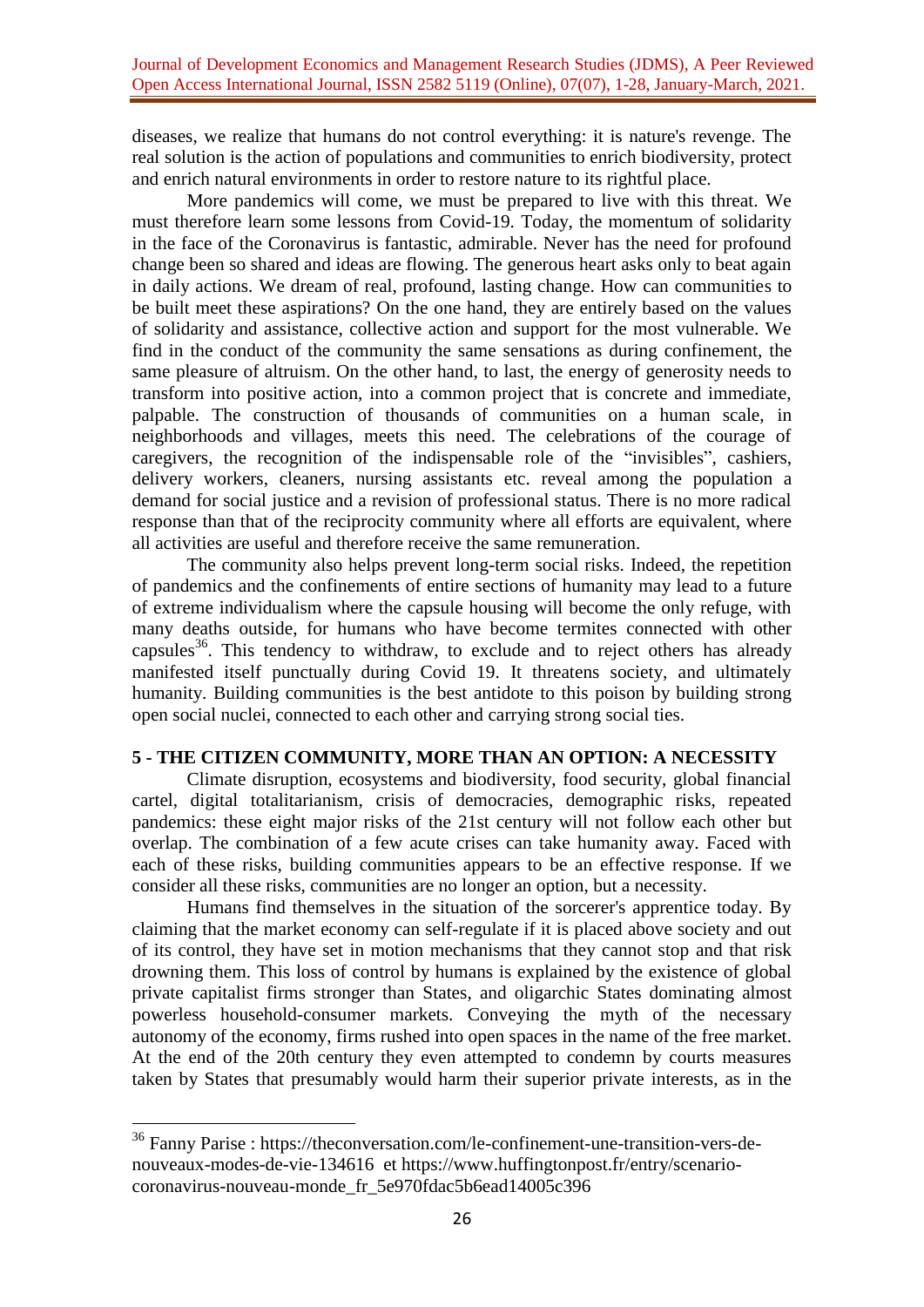Journal of Development Economics and Management Research Studies (JDMS), A Peer Reviewed Open Access International Journal, ISSN 2582 5119 (Online), 07(07), 1-28, January-March, 2021.

Multilateral Agreement on Investment attempt<sup>37</sup>, or about the Ambassador Bridge!<sup>38</sup> What emerges today is a "deregulated" global space where these firms and these oligarchic States circulate to their advantage natural resources, food, digital products, technologies, manufactured products, the Internet, capital, medicines, fake news, populations, viruses and infectious agents. Silicon Valley's slogan is "one network, one world"  $39$ .

The strength of the community is that it is both a creator of social bond and a pole of autonomous production that escapes capitalism and shrinks its living space. The community makes it possible to carpenter societies where individuals have been crushed by capitalism and States. Humans can become actors of their own destiny in strong societies cemented by mutual aid and assistance, by trust and friendliness. The social contract of the small society that is the community restores vitality to democracy and helps to build the large society by structuring it. It gives the States room for action, relieved of the prerogatives guaranteed by the communities.

Faced with capitalism, communities are again segmenting and diversifying consumption patterns and global deregulated spaces, allowing humans to gradually regain control of global risks, in the transparency of local havens protected from global immensities. Faced with the uniformity of a deregulated and liquid global space and the risks it entails, communities are reintroducing diversity which acts as a global stabilizer. They enable the central authorities to take into account the variety of situations, and to finalize with the communities the investments to be made or the adaptation of the policies.

Active communities are also more powerful in successfully conveying their preferences to States. They achieve globalization from below: their global network can exert increasing pressure on lobbies and States to reduce CO2 emissions, put an end to deforestation and extractivism, to meat farming, digital totalitarianism or financial oligopoly. In sufficient numbers, the reciprocity communities can de-bone multinational firms by proximity and dry up their standardized markets. They will engage directly in concerted actions to defend the global commons.

# **REFERENCES**

- 1. Homo Sociabilis : 1/La Réciprocité, L'Harmattan, 2019.
- 2. Karl Polanyi : La Grande Transformation, Aux origines politiques et économiques de notre temps, Gallimard, 1944.
- 3. Cf. Homo Sociabilis : 3/ Les communautés et le marché contre le capitalisme (forthcoming).
- 4. Ferdinand Tönnies : Communauté et société, 1887.
- 5. Hannah Arendt: La condition humaine, University of Chicago Press, 1958.

<sup>&</sup>lt;sup>37</sup>[https://www.oecd.org/fr/investissement/accordssurlinvestissementinternational/accord](https://www.oecd.org/fr/investissement/accordssurlinvestissementinternational/accordmultilateralsurlinvestissement.htm) [multilateralsurlinvestissement.htm](https://www.oecd.org/fr/investissement/accordssurlinvestissementinternational/accordmultilateralsurlinvestissement.htm)

<sup>38</sup> [https://www.international.gc.ca/trade-agreements-accords-commerciaux/topics](https://www.international.gc.ca/trade-agreements-accords-commerciaux/topics-domaines/disp-diff/Detroit-Bridge.aspx?lang=fra)[domaines/disp-diff/Detroit-Bridge.aspx?lang=fra](https://www.international.gc.ca/trade-agreements-accords-commerciaux/topics-domaines/disp-diff/Detroit-Bridge.aspx?lang=fra)